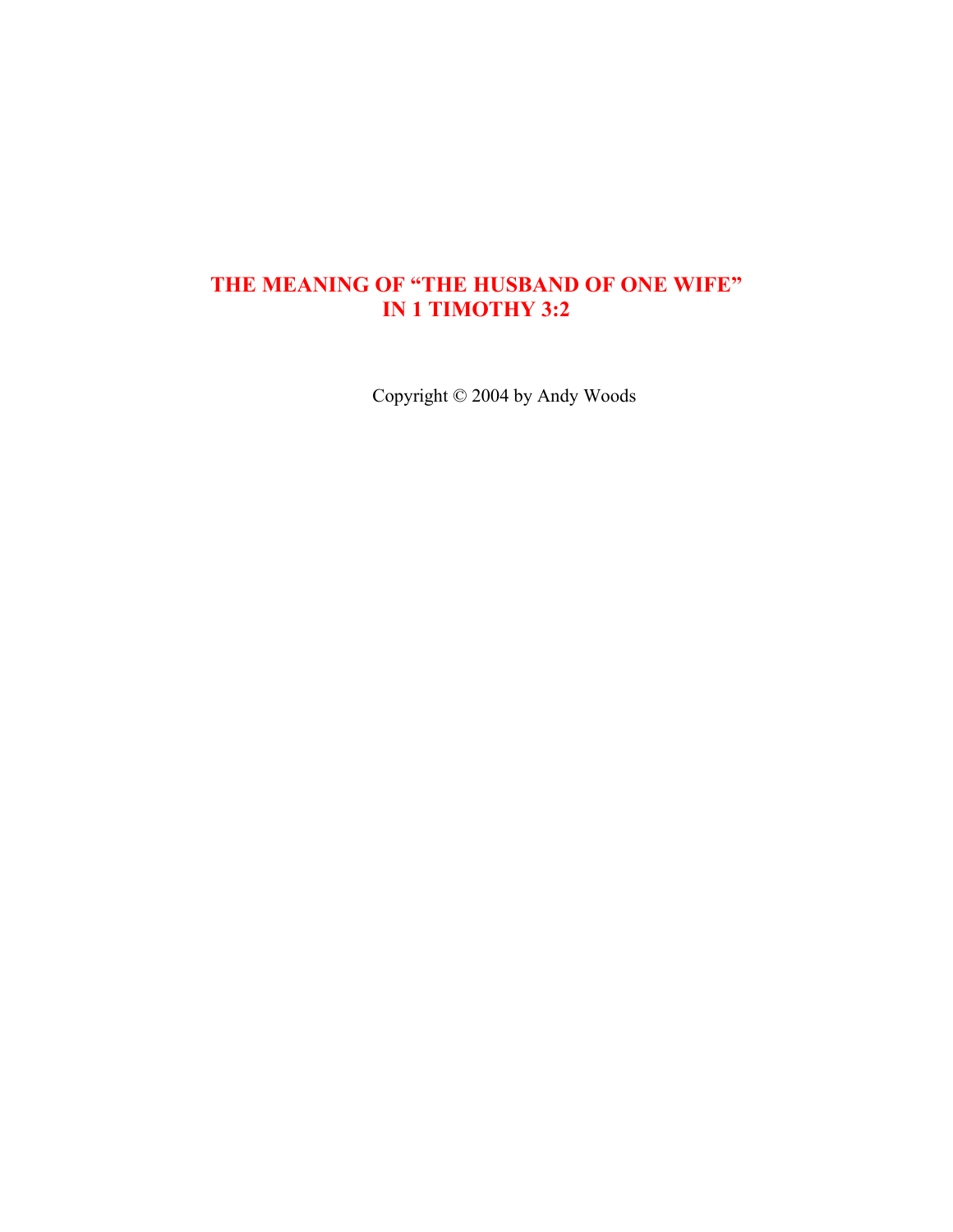# **CONTENTS**

# THE MEANING OF "THE HUSBAND OF ONE WIFE"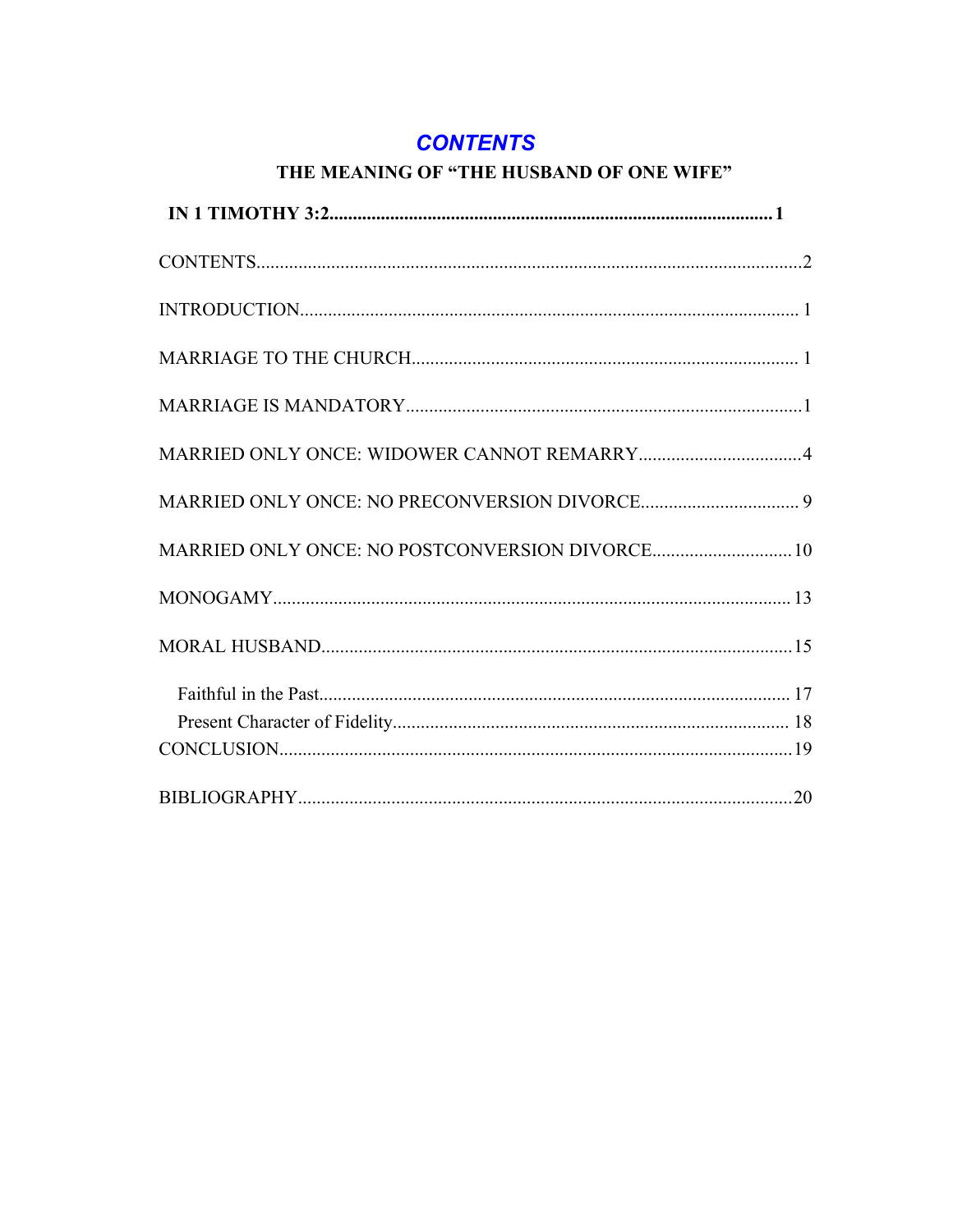# *INTRODUCTION*

It is important to correctly interpret the phrase "husband of one wife" in 1 Timothy 3:2. There are at least three reasons for desiring a correct interpretation. First of all, this phrase was obviously of great concern to Paul. It appears first on the list of qualities necessary for church leadership in both the Timothy and Titus letters (1 Tim 3:2, 12; Titus 1:6). Second, how one interprets this phrase will greatly impact the lives and service of numerous Christians. Because statistics indicate that over fifty percent of non-Christian as well as Christian marriages end in divorce, how one interprets 1 Timothy 3:2 determines what role a divorcée can play in church leadership. Third, throughout church history, the Christian church has a tendency to overreact to the world's immorality by making the phrase say more than what was originally intended. Thus, a balanced biblical inquiry into the phrase's meaning is appropriate.

To this end, this paper will explore the eight main interpretations of the phrase "husband of one wife" found in 1 Timothy 3:2. These views will be surveyed in order from least to most persuasive. The strengths and weaknesses of each approach will be examined. A conclusion will then be reached regarding which interpretation is best supported by the biblical data. However, at the outset, it should be understood that the New Testament only applies the phrase "husband of one wife" to the offices of elder  $(1 \text{ Tim } 3:2; \text{ Titus } 1:6)$  and deacon  $(1 \text{ Tim } 3:12)$ . Therefore, the conclusions reached here only pertain to the qualifications for elder or deacon and not to other realms of Christian service.

# *MARRIAGE TO THE CHURCH*

The first view understands the phrase "husband of one wife" in 1 Timothy 3:2 as meaning married to the church. According to this view, the phrase simply communicates that a man must be dedicated to the work of the church in order to qualify as an elder. Thus, this view allegorizes the word "wife" in 1 Timothy 3:2 so that the word is understood as the wife of Christ or the church. Some of the impetus for this view no doubt comes from the fact that elsewhere, the church is alluded to as Christ's bride (Eph 5:23). Oosterzee refers to this position in *Lange's Commentary*. [1](#page-2-0) However, this view is suspect because of its Roman Catholic origin. According to Kent, this view "is an obvious attempt to protect the Romish doctrine of celibacy for priests."<sup>[2](#page-2-1)</sup> If a bishop is considered married to the church, it remains unnecessary for him to be married to a literal wife. Thus, 1 Timothy 3:2 cannot be used to require priests to be married. Also, the view is suspect because of its reliance upon a dual hermeneutic. Why should the phrase "husband of one wife" be given an allegorical or spiritual interpretation while every other term on the list is given a literal interpretation?[3](#page-2-2)

# *MARRIAGE IS MANDATORY*

This view understands the phrase "husband of one wife" in 1 Timothy 3:2 as requiring all who aspire to the office of elder to be in the married state rather than the single state. Thus, this view disqualifies all unmarried men from the office of elder. Ironside appears to lean toward this view when he observes, "Then he is said to be the 'husband of one wife.' It is amazing to think that in one of our greatest religious systems they hold that a clergyman of any character must have no

<span id="page-2-0"></span><sup>1</sup> J. Oosterzee, "The Two Epistles of Paul to Timothy," in *A Commentary on the Holy Scriptures*, ed. John Peter Lange, trans. Philip Schaff (New York: Charles Scribner's Sons, 1915), 8:38.

<span id="page-2-1"></span><sup>2</sup> Homer Kent, *The Pastoral Epistles* (Chicago: Moody, 1966), 126.

<span id="page-2-2"></span><sup>3</sup> Ibid.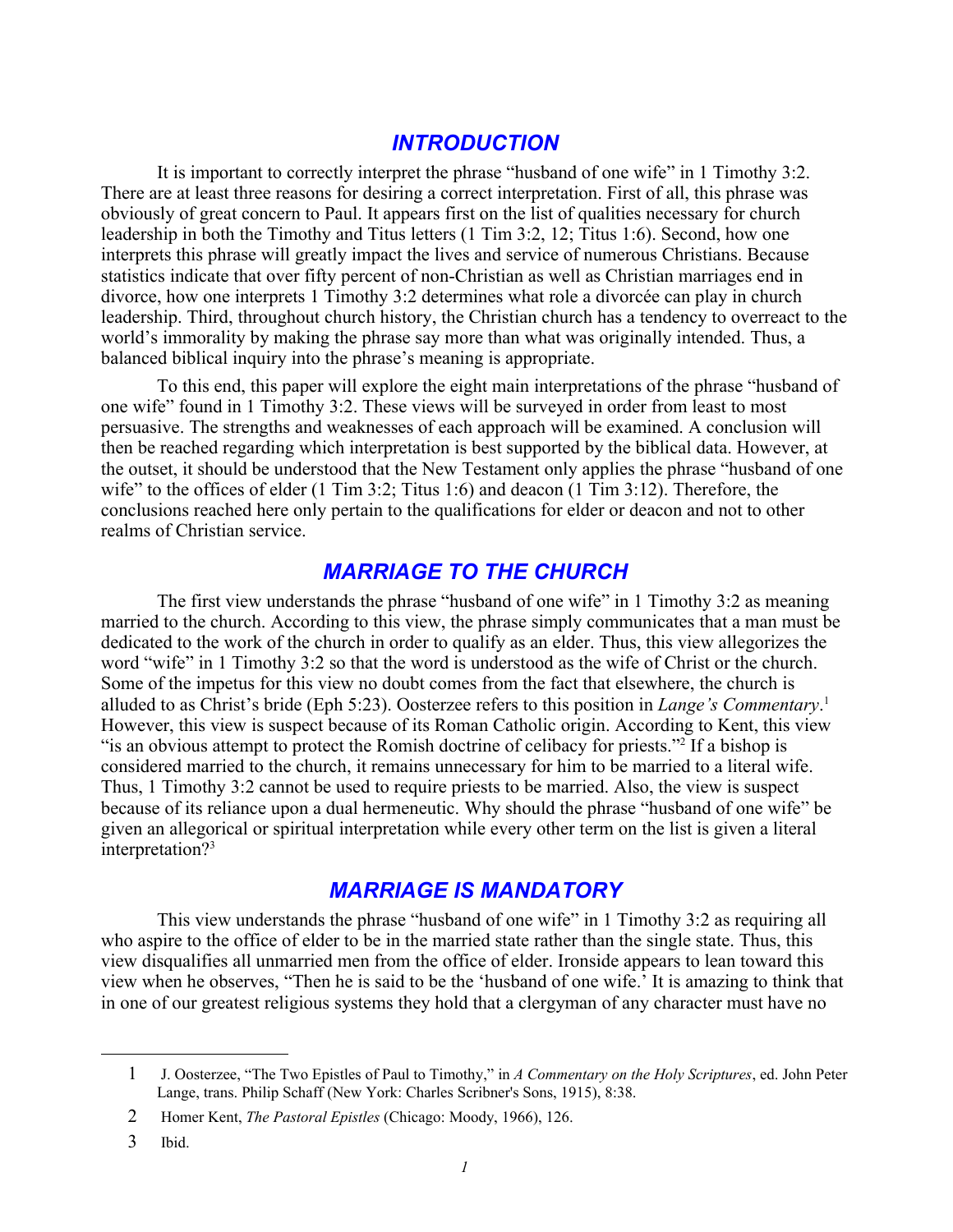wife. Scripture distinctly states that a bishop is to be 'the husband of one wife, vigilant, sober, of good behavior, given to hospitality, apt to teach.'"[4](#page-3-0)

The idea here is that a man does not qualify as a husband of one wife if he has no wife. Much of the impetus for this view comes from 1 Timothy 3:4-5, which makes successfully managing one's household well a prerequisite for managing God's household as an elder. Thus, observing how a man manages the affairs of his own family helps determine whether he is capable of managing the affairs of the church. However, this determination cannot be made if he has no wife and children to manage. Thus, it is argued, that a man must be married in order to qualify as an elder.<sup>[5](#page-3-1)</sup> Support for this view is also found in the fact that it was actually the false teachers who were forbidding marriage (1 Tim 4:3). Thus, a prerequisite of marriage in order to qualify for eldership would be seen as an appropriate counter measure against the message of the false teachers. Furthermore, support for the view can be found in Paul's admonition for widows to marry (1 Tim  $2:15:5:14.6$  $2:15:5:14.6$ 

However, despite this view's initial attractiveness, it contains some significant weaknesses. First, 1 Timothy 3:2 says "husband of one wife" rather than "husband of a wife."<sup>[7](#page-3-3)</sup> This latter expression could have easily been stated in Greek through simple omission of the word  $\mu$ u $\alpha$ s.<sup>[8](#page-3-4)</sup> Thus, Paul could have easily used the latter phrase if his only intention was to communicate the married state as a prerequisite for eldership. Second, this view misunderstands "one" or  $\mu$  $\alpha$  $\alpha$  as drawing a contrast between one and none rather than one and more.<sup>[9](#page-3-5)</sup> "The antithesis of  $\mu$ u $\alpha$  $\zeta$  is not 'none,' but 'two' or 'many.'"<sup>[10](#page-3-6)</sup> In other words, the view "does not properly represent the force of the adjective 'one' (*mias*) which is placed first. The overseer must be the husband of 'one' wife, not 'many.""<sup>[11](#page-3-7)</sup>

Third, the marriage as a prerequisite for eldership view seemingly contradicts other strands of Pauline thought. For example, in 1 Corinthians 7:8, 25-33, Paul encouraged celibacy as a desired state. Thus, it seems inconsistent for Paul to then turn around and argue that a man must be married in order for him to occupy the office of elder.<sup>[12](#page-3-8)</sup> However, it might be argued that Paul's discussion of celibacy in the letter to the Corinthians should be culturally limited in that he only encouraged celibacy in order to avoid the "present distress" (1 Cor 7:26). Luck advocates such a view when he states, "This phrase directly refers to local conditions. The Corinthian Christians were facing difficult times of oppression and persecution."[13](#page-3-9)

- <span id="page-3-4"></span>8 Kent, *The Pastoral Epistles*, 129.
- <span id="page-3-5"></span>9 Thomas L. Constable, "Notes on 1 Timothy," online: [www.soniclight.com,](http://www.soniclight.com/) accessed 1 April 2004, 35.
- <span id="page-3-6"></span>10 Henry Parry Liddon, *Explanatory Analysis of St. Paul's First Epistle to Timothy*, Limited Classical Reprint Library Series (Longman, Green, and Co., 1897; reprint, Minneapolis: Klock and Klock Christian Publishers, 1978), 27.
- <span id="page-3-7"></span>11 Kent, *The Pastoral Epistles*, 128-29.
- <span id="page-3-8"></span>12 Ibid.
- <span id="page-3-9"></span>13 G. Coleman Luck, *First Corinthians* (Chicago: Moody, 1958), 60.

<span id="page-3-0"></span><sup>4</sup> Henry A. Ironside, *Timothy, Titus, and Philemon* (Neptune, NJ: Loizeaux, 1967), 78.

<span id="page-3-1"></span><sup>5</sup> Ed Glasscock, "The Husband of One Wife Requirement in 1 Timothy 3:2," *Bibliotheca Sacra* 140 (July-September 1983): 245.

<span id="page-3-2"></span><sup>6</sup> Gordon D. Fee, *1 and 2 Timothy, Titus* (Peabody, MA: Hendrickson, 1988), 80.

<span id="page-3-3"></span><sup>7</sup> Charles Ryrie, *Basic Theology* (Wheaton: Victor Books, 1986), 415; D. Edmond Hiebert, *First Timothy*, Moody Colportage Library Series (Chicago: Moody, 1957), 65.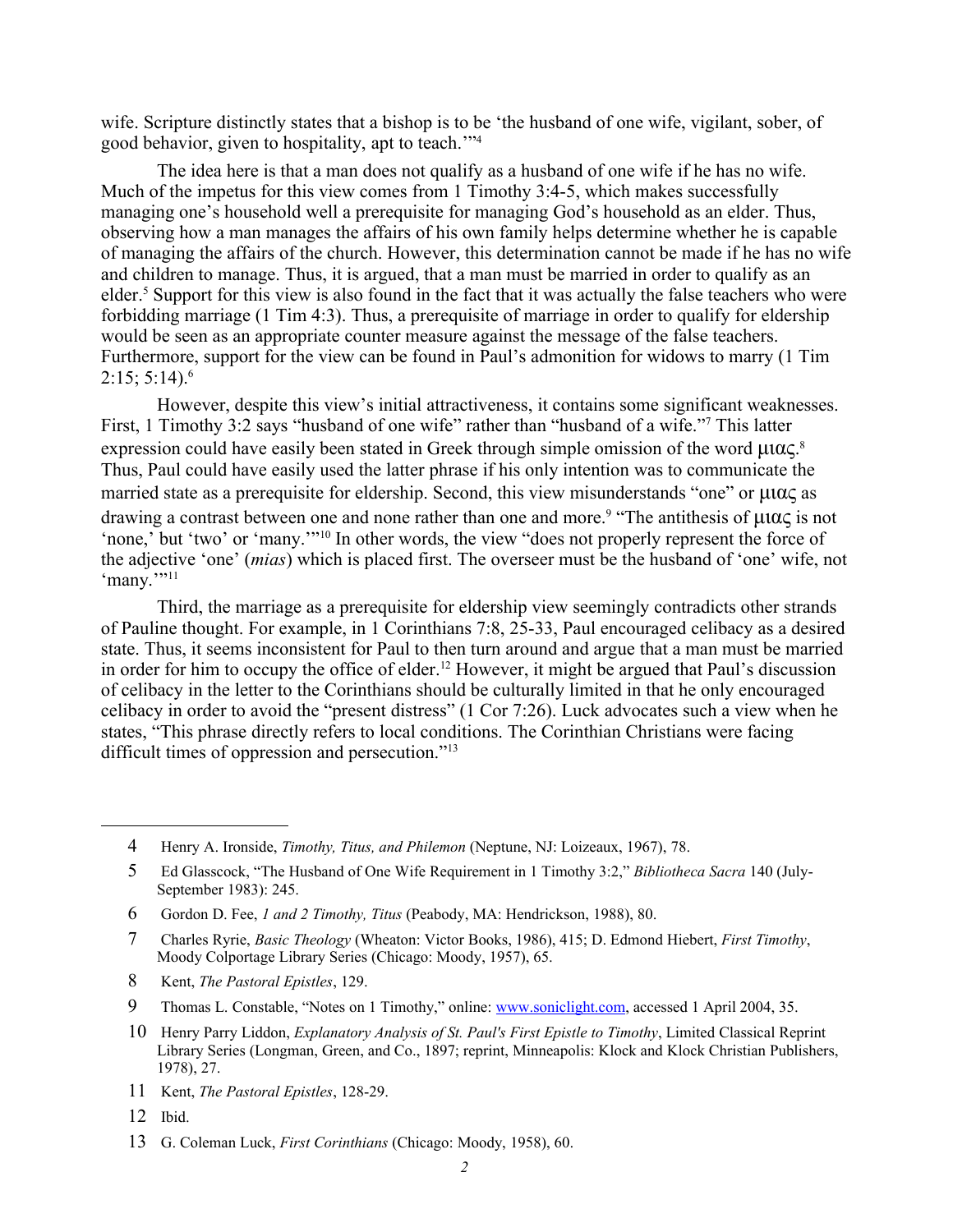On the other hand, it is entirely conceivable that the "present distress" should not be limited to the local situation in Corinth but rather refers to the experience of all believers.[14](#page-4-0) Paul warned that all godly people will experience persecution as a normal and natural part of the Christian experience (2 Tim 3:12). Also, in the upper room, Christ warned that all believers would suffer persecution (John 15:20). Calvin seems to have captured the proper understanding of "present distress" in his 1 Corinthians commentary. He explains:

There are some, however, that view the term *necessity* as referring to the age of the Apostle, which was undoubtedly, full of trouble to the pious: but he appears to me to have had it rather in view to express the disquietude with which the saints are incessantly harassed in the present life. I view it, therefore, as extending to all ages, and I understand it in this way, that the saints are often, in the world, driven hither and thither, and are exposed to many and various tempests, so that their condition appears to be unsuitable for marriage.<sup>[15](#page-4-1)</sup>

Also, Paul used the same phrase  $\tau \eta v$  ενεστωσαν αναγχην in 1 Corinthians 7:26 in reference to his own personal distresses (2 Cor 6:4; 12:10; 1 Thess 3:7).

In sum, it would seem that 1 Corinthians 7:26 is germane to all believers living in hostile environments and 1 Corinthians 7:8, 25-33 expresses Paul's view that celibacy is the optimal state in which to serve the Lord. Thus, Paul did not mandate marriage as a prerequisite for serving Christ. On the contrary, he saw the single state as advantageous. Therefore, this strand of Pauline thought is wholly irreconcilable with the notion that "husband of one wife" in 1 Timothy 3:2 requires marriage for eldership. Why would Paul mandates such a requirement in 1 Timothy 3:2 and then encourage singleness as the optimal lifestyle for Christian service (1 Cor 7:8, 25-33)?

Fourth, the marriage view suffers because marriage is not the only prerequisite required for eldership. Because management of his own children is used as a test to determine the candidate's fitness for spiritual leadership (1 Tim 3:4-5), consistency causes the view to also require that the candidate for elder have children as well (1 Tim 3:4-5). However, most commentators would not go so far as to say that Paul required children and marriage in order to become an elder. According to Knight, "Probably he wrote in terms of the common situation, i.e., of being married and having children, and then spoke of what should be the case when this common situation exists in the officer's life."[16](#page-4-2) Constable similarly asserts, "…Paul assumed children in the home but did not require them..."<sup>[17](#page-4-3)</sup>

It is also worth noting that Paul used the plural noun "children" in both 1 Timothy 3:2 and 12. This fact forces proponents of the marriage view to maintain that Paul not only required marriage and children to be an elder, but he also required that candidates for eldership have more that one child. Thus, this view excludes those from the office of elder who are married and yet only have one child. In other words, the mandatory marriage view requires a minimum of two children as a requirement for elders and deacons.<sup>[18](#page-4-4)</sup> In sum, consistent adherence to the hermeneutics of

<span id="page-4-0"></span><sup>14</sup> Glasscock, "The Husband of One Wife Requirement in 1 Timothy 3:2," 245-46.

<span id="page-4-1"></span><sup>15</sup> John Calvin, "Commentary to the First Epistle to the Corinthians," in *Calvin's Commentaries*, trans. William Pringle. 22 vols. (Grand Rapids: Baker, 1981), 20:253.

<span id="page-4-2"></span><sup>16</sup> George Knight, *The Pastoral Epistles*, New International Greek Testament Commentary Series (Grand Rapids: Eerdmans, 1992), 157.

<span id="page-4-3"></span><sup>17</sup> Constable, 40; see also Thomas Lea and Hayne Griffin, *1, 2, Timothy, Titus*, New American Commentary Series (Nashville: Broadman, 1992), 112; William Mounce, *Pastoral Epistles*, Word Biblical Commentary Series (Nashville: Thomas Nelson, 2000), 158, 177, 185.

<span id="page-4-4"></span><sup>18</sup> Knight, *The Pastoral Epistles*, 157.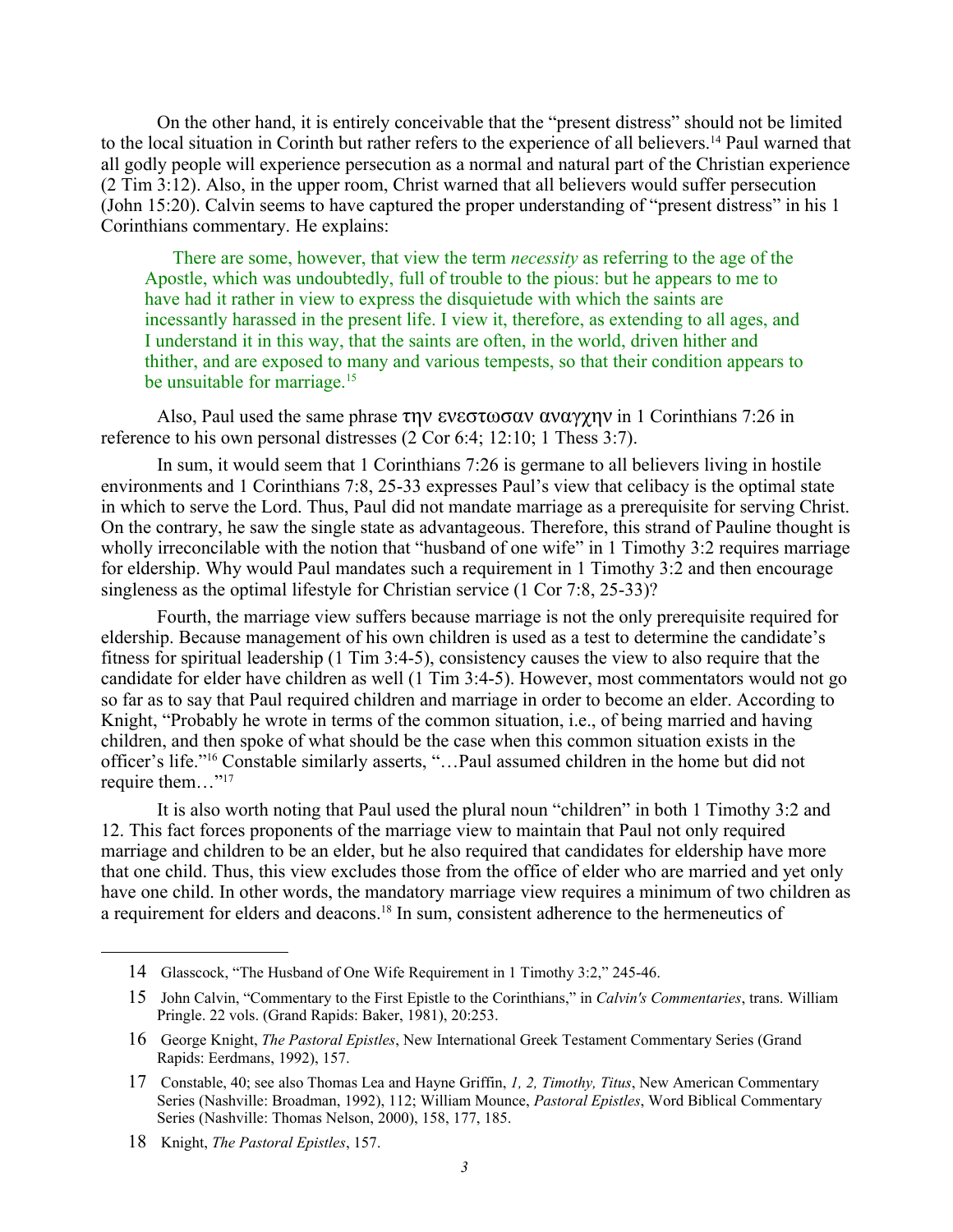marriage view proponents ends up placing more prerequisites on candidates for elder than most commentators are willing to acknowledge.

Fifth, the marriage view is also injured because it ends up excluding from eldership the writer and recipient of the Timothy epistle.<sup>[19](#page-5-0)</sup> If Paul meant that marriage was a requirement to become an elder, then Paul by definition excluded himself from that role due to the fact that there is no indication that he was married or had children. In fact, Paul spoke of the advantages of his own single state in 1 Corinthians 7:8.<sup>[20](#page-5-1)</sup> According to Knight, "Paul, like Peter (cf. 1 Pet. 5:1), regarded himself as a fellow elder or bishop and wrote of his singleness and his apostolic ministry without regarding them as mutually exclusive (cf. 1 Cor 9:1ff., especially v. 5; see also 7:7, 8)."[21](#page-5-2) According to Kent, "…we have the example of Paul himself who was an elder (cf. I Tim. 4:14 with II Tim. 1:6, where Paul is one of the presbytery), and yet was unmarried."<sup>[22](#page-5-3)</sup> Similar remarks could be made regarding the person to whom the letter was addressed. Timothy, the recipient of the letter, was functioning as the pastor of the church at Ephesus at the time the epistle was written. Yet according to the marriage view, Timothy should have been excluded from this position because he was most probably single and childless like Paul.

Sixth, the marriage view should be rejected because it places an undue emphasis upon a candidate's married state while the text seems to emphasize more a person's character. Most of the remaining qualities of an elder have to do with the candidate's character. Thus, context dictates that the phrase "the husband of one wife" should be interpreted with this nuance as well.<sup>[23](#page-5-4)</sup> Seventh, as will be discussed later, the English words "husband" and "wife" may not be the best translations of the Greek words  $\alpha v \delta \rho \alpha$  and  $\gamma \nu \alpha \alpha \kappa \rho \varsigma$ . Thus, the emphasis the marriage view places upon an elder's marital state may be unfounded.<sup>[24](#page-5-5)</sup> Finally, the marriage view is also deficient in that it lacks contemporary scholarly support. Kent observes this "writer was unable to find anyone holding this view, but some commentators mention it."[25](#page-5-6)

#### *MARRIED ONLY ONCE: WIDOWER CANNOT REMARRY*

This view disqualifies from the office of elder those who remarry for any reason. Thus, this view excludes from eldership all widowers who remarry. This view boasts an impressive array of proponents including King,<sup>[26](#page-5-7)</sup> Liddon,<sup>[27](#page-5-8)</sup> Ryrie,<sup>[28](#page-5-9)</sup> Wuest,<sup>[29](#page-5-10)</sup> Plummer,<sup>[30](#page-6-0)</sup> and Liftin.<sup>[31](#page-6-1)</sup> The logic of this view is that the man who remarries another after the death of his first spouse is no longer the

- <span id="page-5-2"></span>21 Knight, *The Pastoral Epistles*, 157.
- <span id="page-5-3"></span>22 Kent, *The Pastoral Epistles*, 129.
- <span id="page-5-4"></span>23 Glasscock, "The Husband of One Wife Requirement in 1 Timothy 3:2," 246.
- <span id="page-5-5"></span>24 Ibid.
- <span id="page-5-6"></span>25 Kent, *The Pastoral Epistles*, 126.
- <span id="page-5-7"></span>26 Guy King, *A Leader Led* (London: Marshall, Morgan & Scott, 1962), 58.
- <span id="page-5-8"></span>27 Liddon, *Explanatory Analysis of St. Paul's First Epistle to Timothy*, 26.
- <span id="page-5-9"></span>28 Ryrie, *Basic Theology*, 416. Charles Ryrie, *You Mean the Bible Teaches That. . .* (Chicago: Moody, 1974), 55.
- <span id="page-5-10"></span>29 Kenneth Wuest, *The Pastoral Epistles in the Greek New Testament* (Grand Rapids: Eerdmans, 1964), 53-55.

<span id="page-5-0"></span><sup>19</sup> Fee, *1 and 2 Timothy, Titus*, 80.

<span id="page-5-1"></span><sup>20</sup> Of Paul's marital status, Ryrie observes, "...it is difficult to prove he was married on the grounds that he was a member of the Sanhedrin, since Acts 26:10 does not necessarily indicate membership, and it is uncertain if marriage was a requirement for membership before A.D. 70." See Ryrie, *Basic Theology*, 416.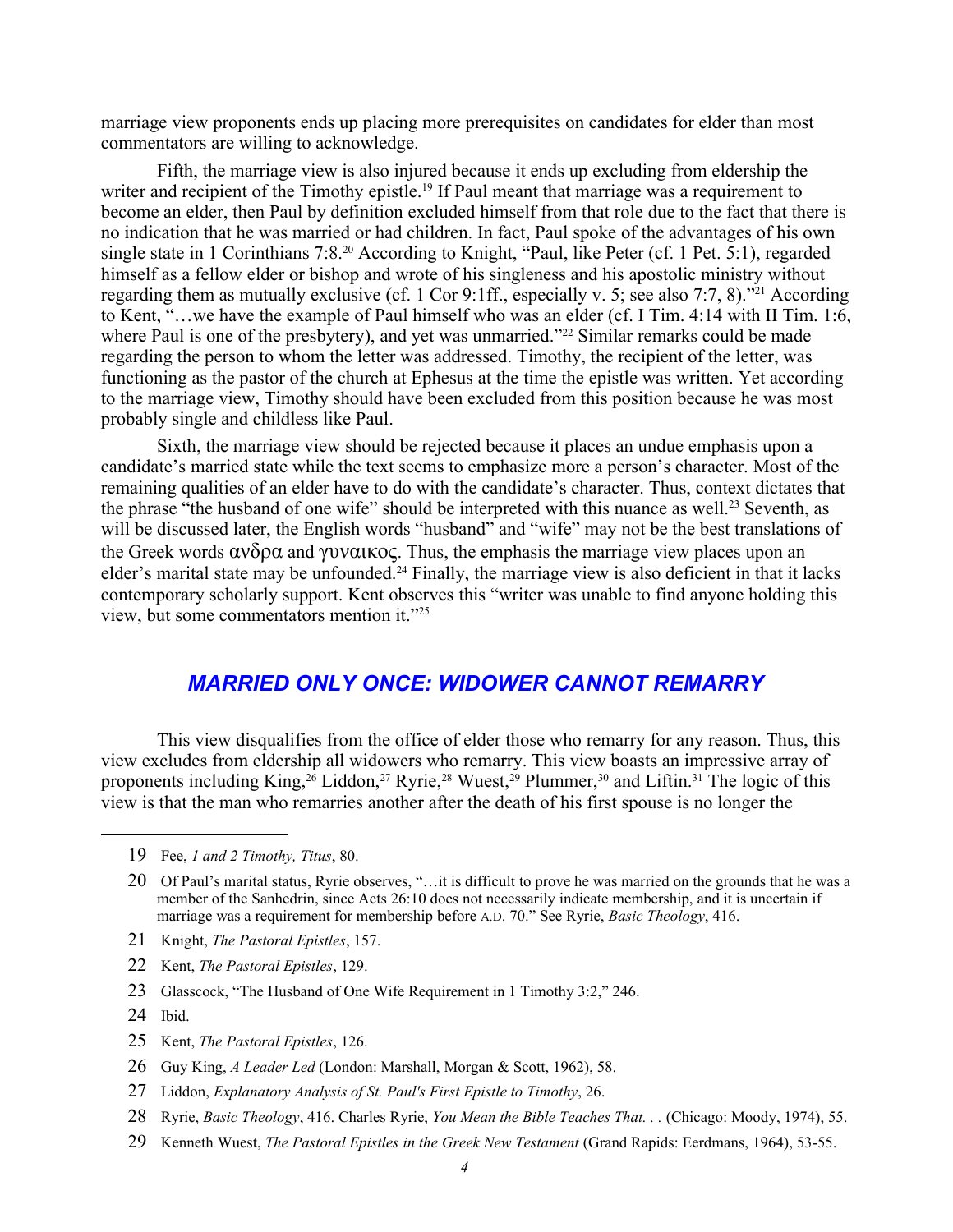husband of one wife but actually the husband of two wives because he is still bound to his deceased spouse. Proponents of this position utilize a variety of arguments in an attempt to bolster their view.

First, except for the switch in genders, "the same kind of phrase is found in 1 Timothy 5:9 where it clearly means that the enrolled widow shall have been married only once."<sup>[32](#page-6-2)</sup> At first glance this view appears to contradict a page like 1 Corinthians 7:39 which allows for a second marriage after the death of a spouse. However, advocates of this view maintain that no such contradiction exists because "the prohibition in 1 Timothy is in relation to the elders and deacons, where as the permission in 1 Corinthians is for laity in general."[33](#page-6-3) The idea here is that leadership often involves restrictions on liberties that others are free to enjoy.<sup>[34](#page-6-4)</sup>

Second, because the second marriage damages the portrait between Christ and His church (Eph 5:32), second marriages are considered inappropriate for elders. According to Liddon, "But since the  $\epsilon \pi i \sigma \kappa$  must be  $\epsilon \gamma \kappa \rho \alpha \tau \eta \zeta$  (Tit. 1:8), he must have married only once. The pure ideal of marriage, as consisting in the complete and reciprocal surrender of two persons to each other…so as to form 'one flesh'–the union which suggests the ideal of Christ and His church in Eph 5:32–is broken upon a second marriage."[35](#page-6-5) Third, proponents of the married only once view also attempt to strengthen their case by observing the importance Paul placed upon celibacy for widows. For example, in 1 Corinthians 7:8, Paul urged widows to remain unmarried. Paul "also valued the spiritual benefits of celibacy (1 Cor. 7:37-38) even for those who had lost a mate (1 Tim. 5:3-14)."<sup>[36](#page-6-6)</sup> Fourth, this view also fits well with the various pieces of inscriptional evidence praising women who were married "only once" and who remained "faithful" to that marriage after their spouse had died $37$ 

Fifth, the view is further strengthened upon observing that the early church frowned upon remarriage for any reason.<sup>[38](#page-6-8)</sup> In the first century, second marriages were seen as acts of self-indulgence.<sup>[39](#page-6-9)</sup> Also, the early church placed strict marital restrictions upon those seeking ordination. Tertullian and the Montanists interpreted 1 Timothy 3:2 as a prohibition on second marriages.<sup>[40](#page-6-10)</sup> The *Apostolic Constitutions* permitted a married man to be ordained. However, if he were single when ordained, he was to continue in the single state all his life.<sup>[41](#page-6-11)</sup> Other portions of the *Apostolic Constitutions* and *Apostolic Canons* attempted to exclude remarried widowers from church office.<sup>[42](#page-6-12)</sup>

- <span id="page-6-2"></span>32 Ryrie, *You Mean the Bible Teaches That. . .* 55; Ryrie, *Basic Theology*, 416; Liftin, "1 Timothy," 737.
- <span id="page-6-3"></span>33 Ryrie, *You Mean the Bible Teaches That. . .* 55.
- <span id="page-6-4"></span>34 Alan Nute, *A New Testament Commentary* (Grand Rapids: Zondervan, 1969), 510.
- <span id="page-6-5"></span>35 Liddon, *Explanatory Analysis of St. Paul's First Epistle to Timothy*, 26.
- <span id="page-6-6"></span>36 Liftin, "1 Timothy," 737.
- <span id="page-6-7"></span>37 Fee, *1 and 2 Timothy, Titus*, 80.
- <span id="page-6-8"></span>38 Constable, 35.
- <span id="page-6-9"></span>39 Liftin, "1 Timothy," 737.
- <span id="page-6-10"></span>40 E. K. Simpson, *The Pastoral Epistles* (London: Tyndale Press, 1954), 50.
- <span id="page-6-11"></span>41 Alexander Roberts and James Donaldson, eds., *Constitutions of the Holy Apostles,* Ante-Nicene Fathers (Grand Rapids: Eerdmans, 1951), 7:457; cited in Kent, *Pastoral Epistles*, 127.
- <span id="page-6-12"></span>42

<span id="page-6-0"></span><sup>30</sup> Alfred Plummer, "The Pastoral Epistles," in *The Expositor's Bible*, ed. W. Robertson Nicoll (London: A.C. Armstrong & Son, 1903), 23:122-24.

<span id="page-6-1"></span><sup>31</sup> Duane Liftin, "1 Timothy," in *Bible Knowledge Commentary: New Testament*, ed. John F. Walvoord and Roy B. Zuck (Wheaton: Victor Books, 1983), 736-37.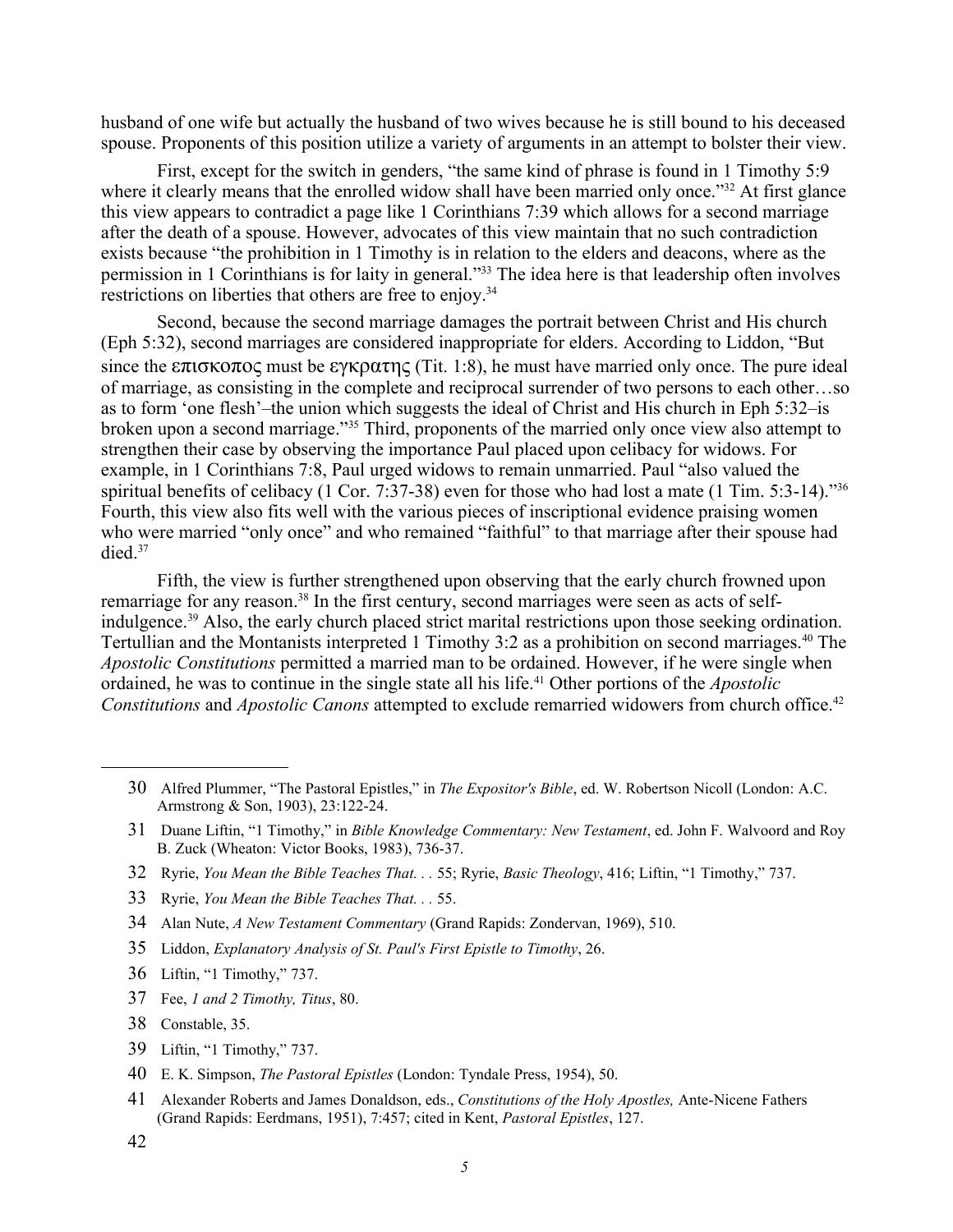One citation from the *Apostolic Canons* reads, "He who is involved in two marriages after his baptism, or he who has taken a concubine, cannot be an *episkopos*, or bishop.[43](#page-7-0)

Sixth, it is also argued that remaining single after the death of a spouse exemplifies the fruit of the Holy and Spirit and dependence upon God. These characteristics in church leaders serve as good examples for the church of God.<sup>[44](#page-7-1)</sup> According to Plummer, a second marriage is actually a sign of weakness.[45](#page-7-2) Seventh, proponents of the view also contend that marrying again can actually increase domestic duties by giving a person a double family. Caring for two families rather than one obviously has the potential of interfering with an elder's spiritual responsibilities. Plummer explains:

A second marriage, although perfectly lawful and in some cases advisable, was so far a sign of weakness; a double family would in many cases be a serious hindrance to work. The church could not afford to enlist any but its strongest men among its officers; and its officers must not be hampered more than other men with domestic cares.<sup>[46](#page-7-3)</sup>

Despite the merits of this one wife per lifetime view, it is plagued by serious difficulties. First, if Paul's intention was to indicate being married only once was a prerequisite for becoming an elder, he could have simply said, "having been married only once." Simple Greek expressions were available for Paul to use to communicate such an idea and yet Paul chose not to employ them. According to Grudem, *hapax gegamemenos* would be the Greek phrase used for the English expression "having been married only once." The word "once" or *hapax* in addition to a perfect participle would convey "having been married only once and continuing in that state resulting in marriage." An identical construction is found in Hebrews 10:2. A "similar construction is found in Heb 9:26. Related expressions with the aorist verb are found in Heb. 6:4; 9:28; and Jude 3."[47](#page-7-4) Paul could have also conveyed the idea of having been married only once by utilizing the perfect participle *ginomai* to state, "having been a husband of one wife." A similar style is used in 1 Timothy 5:9. Grudem notes, "The force of the perfect participle *gegonuia* carries over from the previous phrase, and all the qualifications for enrolling widows in 1 Tim. 5:9-10 speak of past history in their lives." However, the situation seems different in 1 Timothy 3:2 and Titus 1:6 due to the fact that the present tense forms of *eimi* are employed. Thus, these verses can be translated "it is necessary for a bishop *to be* blameless, the husband of one wife." <sup>[48](#page-7-5)</sup> Because of these linguistic ambiguities associated with 1 Timothy 3:2, it is unfair to use this verse in order to place the harsh requirement of no remarriage upon an elder. "One should avoid the Pharisaical error of binding men with unnecessary and oppressive burdens (c.f. Matt. 23:1-4; Acts 15:10) and should seek to be gracious at every opportunity." [49](#page-7-6)

Second, elsewhere Paul indicates that after the death of the first spouse, the marriage bond is legitimately broken thus allowing the surviving spouse to remarry (Rom 7:2-4; 1 Cor 7:39). Therefore, the surviving remarried spouse is no longer bound to the deceased. Rather, he is only

- <span id="page-7-2"></span>45 Plummer, "The Pastoral Epistles," 122-23.
- <span id="page-7-3"></span>46 Ibid.
- <span id="page-7-4"></span>47 Grudem, *Systematic Theology*, 917, n. 20.
- <span id="page-7-5"></span>48 Ibid.
- <span id="page-7-6"></span>49 Glasscock, "The Husband of One Wife Requirement in 1 Timothy 3:2," 247.

<span id="page-7-0"></span><sup>43</sup> Quoted in William Barclay, *The Letters to Timothy, Titus, and Philemon*, rev. ed. (Philadelphia: Westminster Press, 1975), 76.

<span id="page-7-1"></span><sup>44</sup> Constable, 35.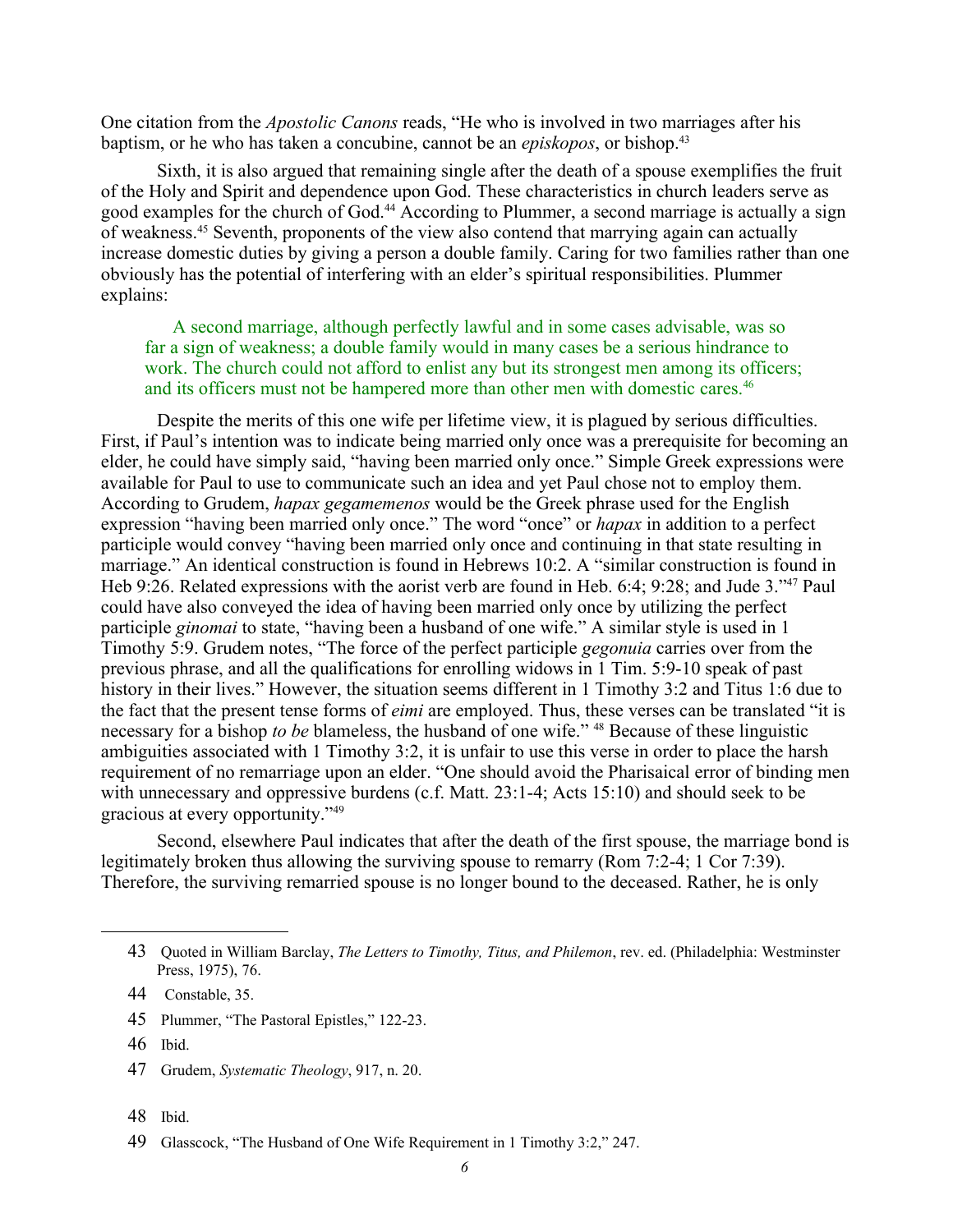bound to the spouse to whom he remarried and not the spouse who died. Thus, his new marriage does not violate the "husband of one wife" requirement.<sup>[50](#page-8-0)</sup>

Third, the view is difficult to harmonize with the fact that the husband of one wife requirement is the first moral requirement that Paul mentions for elders. "Was remarriage such a sin, that of all sexual requirements, it alone here is singled out?"[51](#page-8-1) Kent notes:

A further weakness of this view is the fact that this is the only moral requirement mentioned for overseers. Was this the greatest sexual sin? Was this the only one to be looked for in the candidate for eldership? Because of Scripture teaching on marriage after death of one partner, and the inherent improbability that this was the only moral item that mattered, this view is most unlikely.<sup>[52](#page-8-2)</sup>

Saucy similarly observes, "There is no hindrance placed upon remarriage either in the Old Testament or the New Testament. So also among the Greeks and Romans there was never any stigma attached to remarriage after the death of the first spouse."<sup>[53](#page-8-3)</sup> Although Paul mentions the husband of one wife requirement immediately as the first criterion for assessing the blamelessness of an elder, given Paul's teaching on the permissibility of remarriage after a spouse's death in Romans 7:2-4 in 1 Corinthians 7:39, it is difficult to imagine that remarriage was "the worst possible moral offense that would disqualify a man" from eldership.<sup>[54](#page-8-4)</sup>

Fourth, all of the other criteria for qualifying as an elder listed by Paul in 1 Tim 3 reflect the moral character of the candidate rather than his marital status. These two categories are not always the same. It is possible for a man to be unfaithful to his partner while being married only to her throughout his life. Therefore, the married only once view disrespects the over all context of the chapter by making the first piece of criterion emphasize something that the rest of the chapter is not emphasizing.<sup>[55](#page-8-5)</sup> Besides, based upon Paul's teaching in Romans 7:2-4 and 1 Corinthians 7:39, second marriages involving widowers who remarry are not immoral and therefore should not be equated with the list of immoral characteristics found in the rest of 1 Tim 3.

In addition to the view's basic problems, most of the arguments used to support the married only once view can be easily rebutted. First, regarding the similar phraseology between 1 Timothy 3:2 and 1 Timothy 5:9, later on in chapter five, Paul actually advises widows to remarry (1 Tim 5:14). Why "would Paul then advise young widows to marry again if such was questionable, or would remove them from the possibility of special aid in their later years (5:14)?"<sup>[56](#page-8-6)</sup> As has already been pointed out, except for the switch in sexes, virtually the same grammatical structure is used in 1 Timothy 5:9 that is used in 1 Timothy 3:2. Thus, logical consistency demands that if a widow's remarriage does not prohibit her from receiving financial assistance from the church in her later years (1 Tim 5:9, 14), then a widower's remarriage should also not prohibit him from occupying the office of elder (1 Tim 3:2).<sup>[57](#page-8-7)</sup>

- <span id="page-8-3"></span>53 Saucy, "The Husband of One Wife," 230.
- <span id="page-8-4"></span>54 Constable, 36.

<span id="page-8-6"></span>56 Kent, *The Pastoral Epistles*, 128.

<span id="page-8-0"></span><sup>50</sup> Robert L. Saucy, "The Husband of One Wife," *Bibliotheca Sacra* 131 (July-September 1974): 230.

<span id="page-8-1"></span><sup>51</sup> R. C. H. Lenski, *The Interpretation of St. Paul's Epistles to the Colossians, to the Thessalonians, to Timothy, to Titus and to Philemon* (Minneapolis: Augsburg Publishing House, 1964), 581.

<span id="page-8-2"></span><sup>52</sup> Kent, *The Pastoral Epistles*, 128.

<span id="page-8-5"></span><sup>55</sup> John MacArthur, *1 Timothy*, The MacArthur New Testament Commentary (Chicago: Moody, 1995), 104.

<span id="page-8-7"></span><sup>57</sup> Ibid; Lenski, *The Interpretation of St. Paul's Epistles to the Colossians, to the Thessalonians, to Timothy, to Titus and to Philemon*, 581.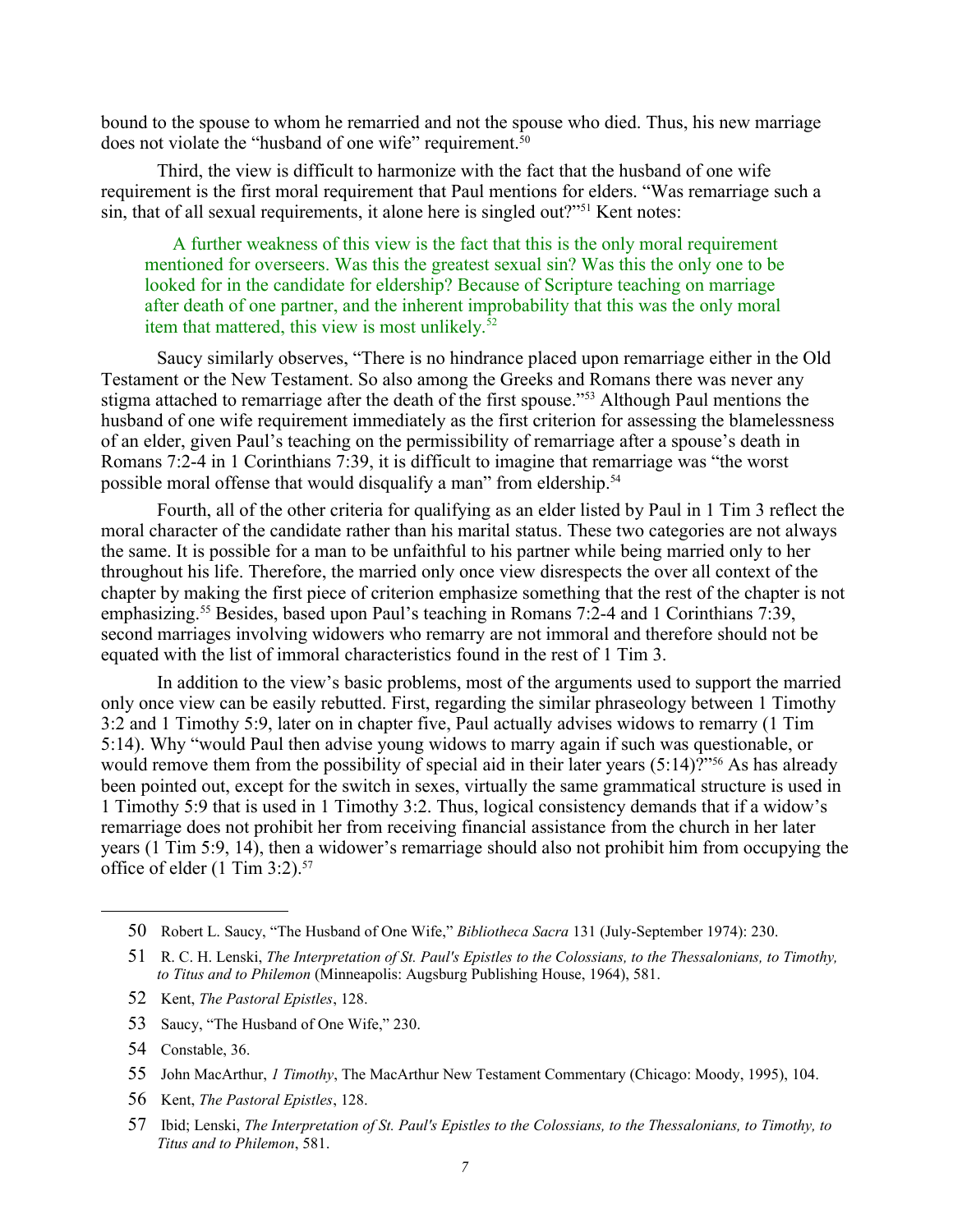Second, regarding the argument that second marriages are inappropriate among spiritual leaders because they shatter the portrait between Christ and His church reflected in Christian marriages (Eph 5:32), this argument fails to consider the other instances in Scripture where Paul decrees that a marriage has been legally dissolved. On two occasions, Paul explains the death of a spouse dissolves a marriage thus allowing the surviving spouse to remarry (Rom 7:2-4; 1 Cor 7:39). Thus, because the prior marriage has been genuinely dissolved, widowers remarrying does not damage the portrait of the relationship between Christ and His church.

 Third, the argument that Paul placed great emphasis upon celibacy for widows is difficult to harmonize with all of the biblical data. In 1 Corinthians 7:9, Paul advised those that are single to remarry. He also admonished widows to remarry (1 Tim 5:14) while still referring to them as wives as one-man women<sup>[58](#page-9-0)</sup> and not barring them from receiving financial assistance in their later years (1) Tim 5:9).<sup>[59](#page-9-1)</sup> In addition, Paul indicated that the death of a spouse invalidated a marriage thus allowing the existing spouse to remarry (Rom 7:2-4; 1 Cor 7:39). Knight best sums up the matter when he says, "it would be strange for the apostle of liberty, who considered widows and widowers 'free to be married…'(1 Cor. 7:39) and who used this principle of freedom to illustrate his teaching on the law (Rom 7:1-3), to deny this freedom to a potential church officer whose spouse had died."[60](#page-9-2)

Fourth, appeals to early church interpretations are unpersuasive. It appears that the early church interpreted 1 Timothy 3:2 through the pre understanding of a false asceticism that arose early on.<sup>[61](#page-9-3)</sup> According to Kent, "To cast suspicion upon the holiness of a second marriage is to impugn what Scripture nowhere denies, and reflects the spirit of asceticism which arose early in the church and has plagued her for twenty centuries."[62](#page-9-4) Grudem observes that statements found in the *Apostolic Constitutions* and *Apostolic Canons* "reflect not a biblical perspective but a false asceticism which held that celibacy in general was superior to marriage."<sup>[63](#page-9-5)</sup> Furthermore, arguments based upon tradition are not as persuasive as text-based arguments. The issue is not how the church has historically understood a given text but what does the text actually say. The tension between tradition and Scripture rehashes an ancient conflict that the reformers attempted to rectify through the slogan "sola scriptura." If we were to base our interpretations of Scripture largely upon tradition, then we would be forced to throw out much of our theology, including dispensationalism and pretribulationalism.

Fifth, the argument that second marriages are a sign of weakness and demonstrated a lack of dependence upon the Spirit is also without merit because the identical argument could be made regarding first marriages.<sup>[64](#page-9-6)</sup> Glasscock asks, "if it is considered a weakness to marry a second wife, is it also out of weakness that one married his first wife?"<sup>[65](#page-9-7)</sup> Sixth, the argument that second marriages create additional domestic responsibilities to be born by the spiritual leader can be argued the other way as well. One can also imagine a scenario where a second marriage alleviates the

- <span id="page-9-0"></span>58 MacArthur, *1 Timothy*, 105.
- <span id="page-9-1"></span>59 Saucy, "The Husband of One Wife," 230.
- <span id="page-9-2"></span>60 Knight, *The Pastoral Epistles*, 157-58.
- <span id="page-9-3"></span>61 Simpson, *The Pastoral Epistles*, 50.
- <span id="page-9-4"></span>62 Kent, *The Pastoral Epistles*, 128. For a historical survey explaining how this false philosophy impacted the church's in interpretation of 1 Tim 3:2, see Patrick Fairbairn, "On the Meaning of the Expression 'Husband of One Wife,' in 1 Tim III. 2, 12, Titus I. 6," in *The Pastoral Epistles* (Edinburgh: T. & T. Clark, 1874; reprint, Minneapolis: Kock & Kock, 1976), 420-27.
- <span id="page-9-5"></span>63 Grudem, *Systematic Theology*, 917, n. 21.
- <span id="page-9-6"></span>64 Kent, *The Pastoral Epistles*, 128.
- <span id="page-9-7"></span>65 Glasscock, "The Husband of One Wife Requirement in 1 Timothy 3:2," 247.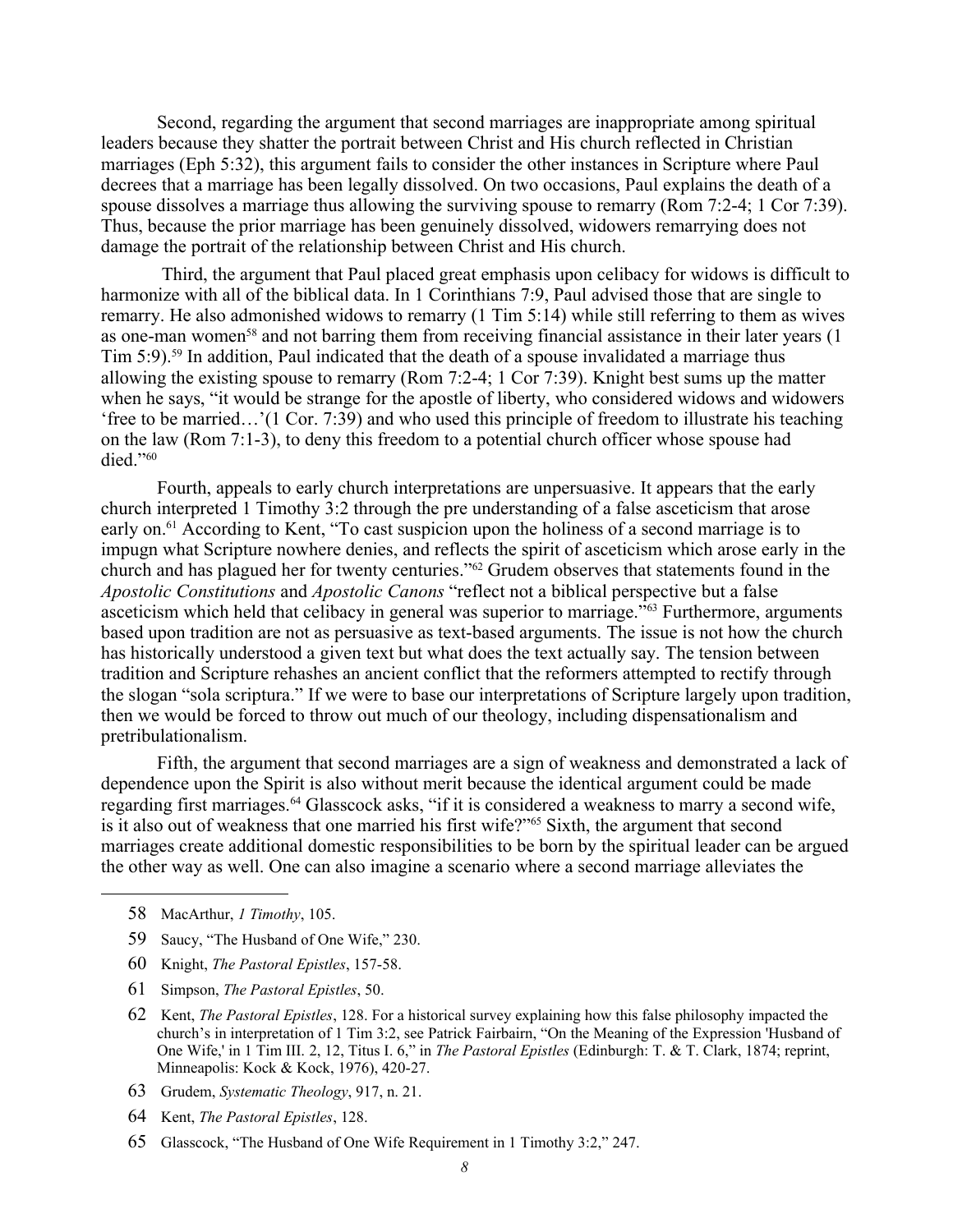domestic responsibilities of an elder. Glasscock explains, "If one assumes that a widower cannot remarry because of the burden of a double family, what is to be said concerning the burden a widower has in caring for children without a mother? Is the widowed elder who cares for his work, his church, and his children at home not facing a greater burden if he is alone?"<sup>[66](#page-10-0)</sup>

# *MARRIED ONLY ONCE: NO PRECONVERSION DIVORCE*

This view is a variation of the married only once theme described above. This view bars from the office of elder those who have been divorced for any reason but does not disqualify those who remarry after the death of a spouse. Some advocates of this point of view contend that the prohibition against divorce extends all the way back into the candidate's pre conversion days. Thus, if someone is divorced for any reason even if they were not the culpable party in the divorce and even if the divorced took place before conversion, they are disqualified from ever occupying the office of elder. Kent advocates this view. He explains:

While it is true that the blood of Christ cleanses the vilest sinner, and all true converts can become members of local churches, not every member is qualified for holding the highest office. That is why the list of qualifications was necessary. Consequently, when men were to be considered for this high office, there must be no record of divorce or other marital infidelity in the candidate, even before his conversion. A very practical reason for this restriction is seen. Extremely embarrassing complications might occur in the church if the minister's divorced wife, mistress, illegitimate children, or children of other marriages should come to light. Since such a condition would at least lay him open to reproach, it would violate the general qualification of blamelessness. There must be nothing in the life of the overseer which would prevent his ministering spiritually and helpfully to any and every person. Another reason why the moral (marriage) qualifications can reach back to the unsaved state is because this is God's standard for all of society, not just for the church (Matt 19:8). $67$ 

Kent gives two reasons for holding this view. First, the consequences of a person's preconversion sins continue to follow him into his Christian life. Second, Christ's marital standards govern all of creation rather than just the redeemed. Therefore, any person who experiences a preconversion divorce is no longer the "husband of one wife." This problem is further compounded if the new convert remarries. Under such circumstances, not only is he bound to his preconversion wife but also he is bound to his post conversion wife. Thus, he is the husband of two wives rather than the husband of one wife.

However, the following reasons cause most interpreters to reject this view. First, this view ignores the over all context of 1 Tim 3, which emphasizes post conversion character rather than preconversion sins. "All the other qualifications listed by Paul refer to a man's *present status*, not his entire past life. For example, 1 Timothy 3:1-7 does not mean 'one who has *never been* violent' but 'one who is *not now* violent, but gentle.' It does not mean 'one who has *never been* a lover of money' but 'one who is *not now* a lover of money.' It does not mean 'one who has been above reproach his whole life' but one who is now above reproach.'" If we made these qualifications apply to one's entire past life, then we would exclude from office almost everyone who became a Christian as an adult, for it is doubtful that any non-Christian could meet these qualifications."[68](#page-10-2)

Second, like the previously discussed view, this view isolates 1 Timothy 3:2 from the rest of the qualifications. It places emphasis on martial status while the rest of the qualifications deal with

<span id="page-10-0"></span><sup>66</sup> Ibid., 246-47.

<span id="page-10-1"></span><sup>67</sup> Kent, *The Pastoral Epistles*, 129-30.

<span id="page-10-2"></span><sup>68</sup> Grudem, *Systematic Theology*, 917.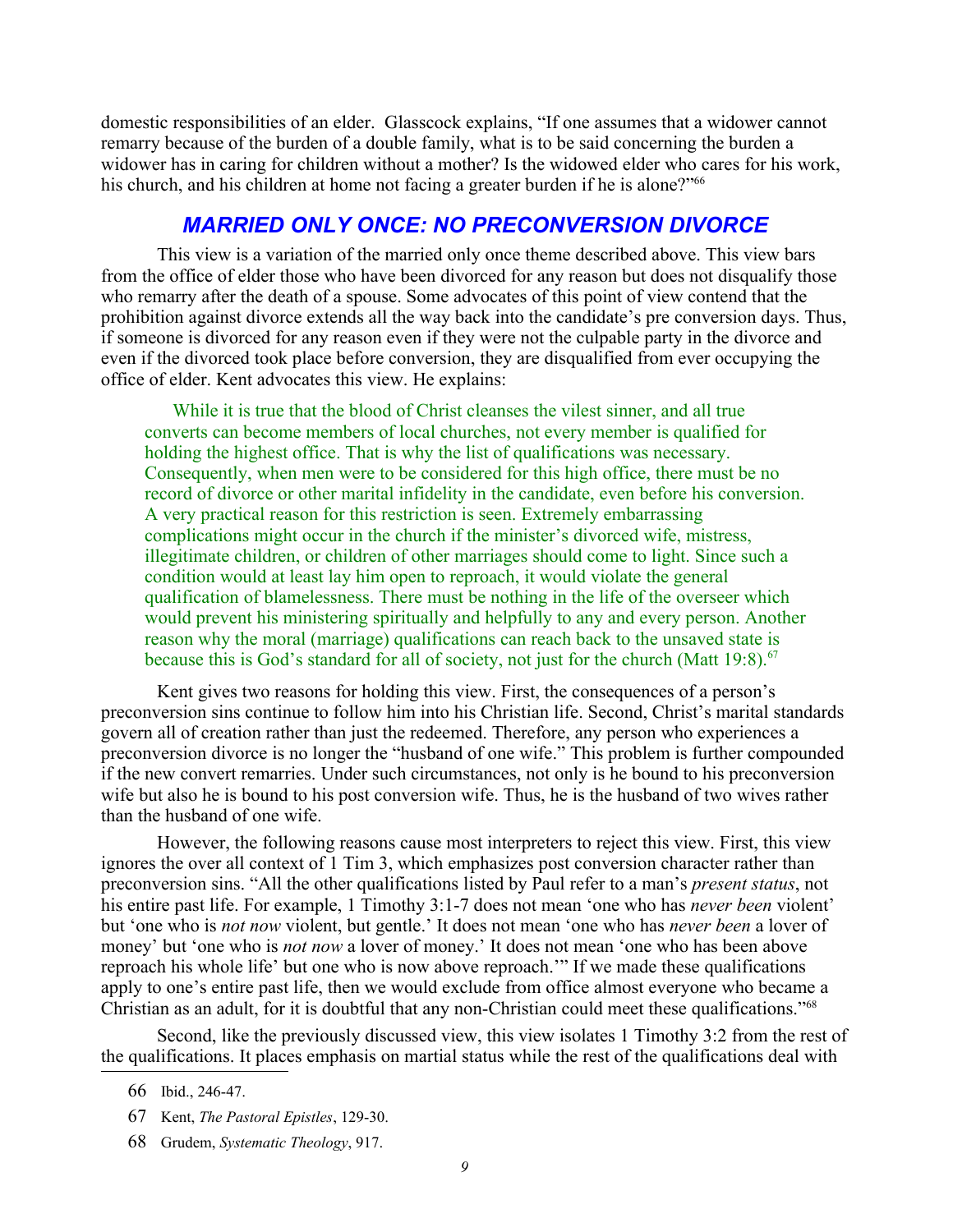character. Third, baring preconversion divorcées from serving as elder would have significantly limited the pool of potential candidates the early church had to select from to fill the office of elder. Saucy makes the following observation regarding Christianity's first converts: "This picture of the background from which the church members would have come, which included divorce for all kinds of reasons, is substantiated by all sources."[69](#page-11-0)

Fourth, the view marginalizes the forgiveness of sin that a person receives when he comes to Christ. According to Glasscock:

Divorce and remarriage, when committed outside the provisions for them in the Bible, are sins; but like any other sins, they can be forgiven and the believer cleansed. Once a person has come to Christ, all sins are for given and to claim that so long as a man stays married to his second wife, he is still living in sin is to ignore God's provision of mercy, to degrade the power of Christ's work, and to overlook God's forgiveness… Further, it is inconsistent to allow a divorced and remarried man to become a member of a church on the grounds that his previous sins have been adequately paid for through Christ and yet forbid him a leadership role because of his *previous* sins (which Christ removed by His death)…Certainly one cannot attempt to make the qualifications of 1 Timothy 3 apply to a man's life before he is saved. If God has forgiven him and made him a part of His church, why do Christians hold his past sins against him? When one is saved, *all* his sins are forgiven (Col. 2:13), he becomes a member of the body of Christ (1 Cor. 12:13), his body becomes a temple of the Holy Spirit (1 Cor. 6:19), he receives a new nature after God's own holiness (Eph. 4:24), he becomes a new creature (2 Cor. 5:17), and he becomes part of God's spiritual house (1 Peter 2:5) and royal priesthood (1 Peter 2:9)…Paul states that even adulterers (as in divorce and remarriage) were washed…sanctified…justified (1 Cor 6:9-11)…For those concerned with the testimony of the church, let them consider which glorifies God more–that He takes an unworthy defiled human and makes him pure enough to become His servant (cf. 1 Tim. 1:12-16) or that though God forgives, He does not let a man's past sins be forgotten?…Is the church guilty of Peter's prejudice (Acts 10:9-16) so that God must also rebuke believers and say as He did to Peter, "What God has cleansed, no *longer* consider unholy"? It does not seem possible that by Paul's phrase in 1 Timothy 3:2 he intends to hold a man's preconversion sins against him.<sup>[70](#page-11-1)</sup>

#### *MARRIED ONLY ONCE: NO POSTCONVERSION DIVORCE*

This view is similar to the one described above except it bars those from the office of elder those who experience a post conversion divorce for any reason and remarry. While widowers and preconversion divorcées are not barred from the office of elder, postconversion divorcées are ineligible. Hanson<sup>[71](#page-11-2)</sup> and Wiersbe<sup>[72](#page-11-3)</sup> are proponents of this view. Several rationales are put forward to support this view.

One rationale is that a Christian who has been divorced and remarries is no longer the husband of one wife since he is now bound to his previous wife as well as his second wife. Another rationale has to do with practical difficulties divorced elders experience in fulfilling their ministerial

<span id="page-11-0"></span><sup>69</sup> Saucy, "The Husband of One Wife,": 237; See also Fairbairn, "On the Meaning of the Expression 'Husband of One Wife,' in 1 Tim III. 2, 12, Titus I. 6," 428.

<span id="page-11-1"></span><sup>70</sup> Glasscock, "The Husband of One Wife Requirement in 1 Timothy 3:2," 252-53.

<span id="page-11-2"></span><sup>71</sup> Anthony Hanson, *The Pastoral Epistles*, New Century Bible Commentary Series (Grand Rapids: Eerdmans, 1982), 75, 78.

<span id="page-11-3"></span><sup>72</sup> Warren Wiersbe, *The Bible Exposition Commentary*, 2 vols. (Wheaton: Victor Books, 1989), 2:220.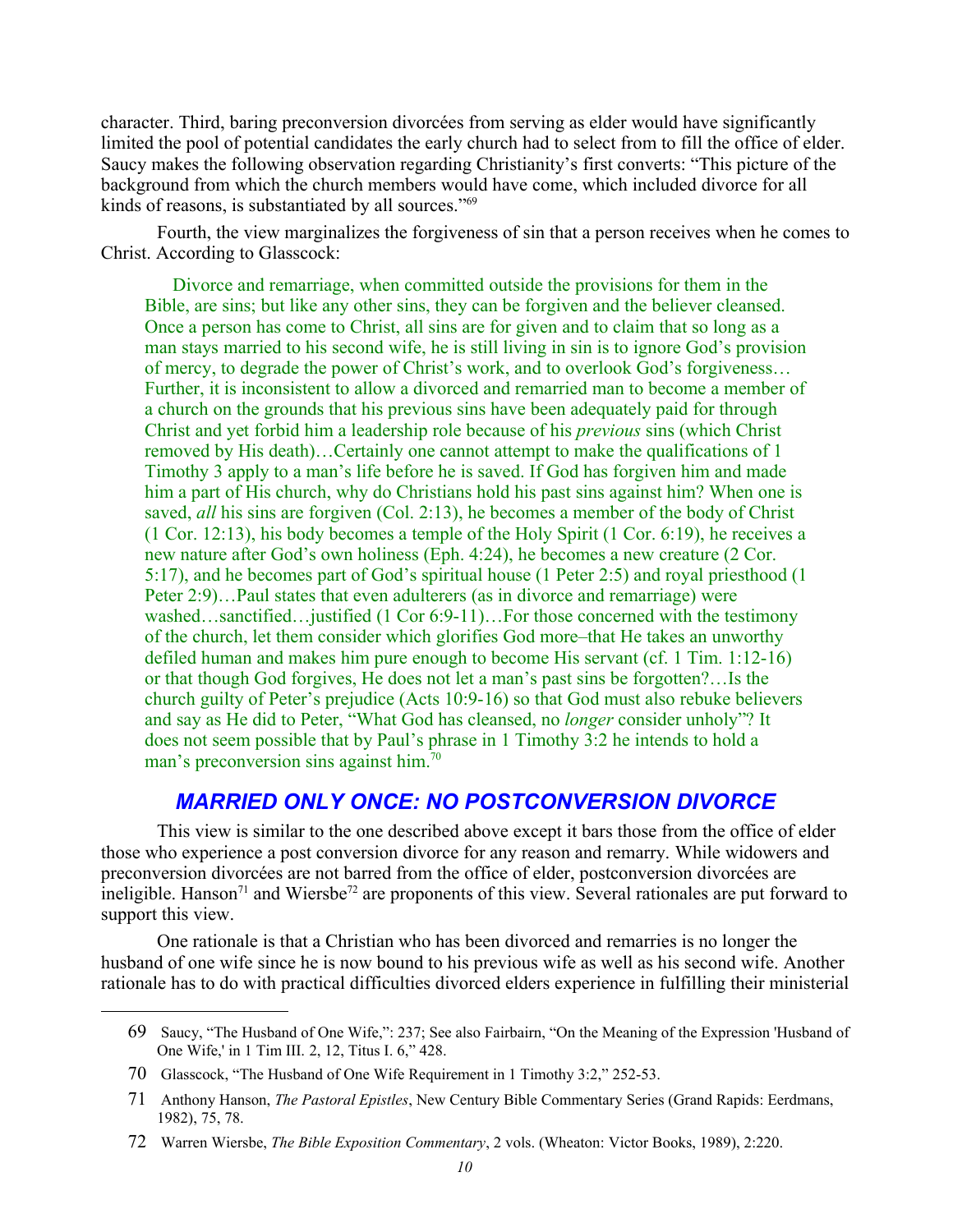duties. Wiersbe explains: "A pastor who has been divorced opens himself and the church to criticism from outsiders, and it is not likely that people with marital difficulties would consult a man who could not keep his own marriage together. I see no reason why *dedicated* Christians who have been divorced and remarried cannot serve in other offices in the church, but they are disqualified from being elders or deacons."[73](#page-12-0) Yet another rationale for this view is that divorce represents a failure in the home and therefore disqualifies a man from eldership on the basis of 1 Timothy 3:4-5. According to Liftin, "The reasoning behind this view is usually that divorce represents a failure in the home, so that even though a man may be forgiven for any sin involved, he remains permanently disqualified for leadership in the congregation."[74](#page-12-1)

However, there are several problems with this view. First, there were easier and clearer ways for Paul to make his point if he were reacting against the problem of divorce and remarriage in 1 Timothy 3:2. In prohibiting certain behaviors for elders in 1 Timothy 3:3, Paul typically used  $\mu$ n with the phrase under consideration. For example, he used the phrase  $\mu$   $\pi$  $\alpha$  $\rho$ otvov in prohibiting the abuse of wine. Similarly, he used the phrase  $\mu \eta \pi \lambda \eta \chi \tau \eta \nu$  in prohibiting violence. Here, however, Paul does not use this same construction. Paul probably does not use the same construction in verse 2 because he was more concerned with a positive characteristic than he was with a negative prohibition.<sup>[75](#page-12-2)</sup> This interpretation fits well with the rest of the items in verse 2, which also speak of positive characteristics rather than negative prohibitions.

Second, the view also suffers in that it ostracizes the "husband of one wife" requirement from its surrounding context. This view makes the "husband of one wife" requirement speak of a prior sin while the rest of the characteristics in chapter 3 pertain to a man's present character at the time he is considered a candidate for the office of elder. According to Saucy:

In 1 Timothy 3:3, Paul states that the elder is not to be addicted to wine. Does this mean at no time in his previous life the prospective elder was ever drunk? The elder furthermore is not to be pugnacious or contentious. Does this mean that he has never in his life been characterized by these two words? Are these characteristics to be interpreted in the sense that they were never part of the man's life or are they to be interpreted that by God's grace they have been worked out of his life so that they are not now as he is being examined for eldership a part of his life? The answer appears obvious. In view of these considerations it seems difficult to make this one qualification concerning the marriage state to refer to the entire life...<sup>[76](#page-12-3)</sup>

Third, the view overlooks the fact that not all divorcées are morally culpable. Christ granted permission for people to divorce on the basis of adultery (Matt 5:32; 19:9). According to these verses, the existence of  $\pi$ o ove $\alpha$  in a marriage dissolves the marriage. Most would agree that the Greek word  $\pi$ opv $\epsilon$ ta used in these verses includes adultery.<sup>[77](#page-12-4)</sup> Moreover, Paul granted the right to divorce on the basis of spousal abandonment (1 Cor 7:15, 39). Thus, adultery and abandonment terminate the previous marriage thus allowing remarriage.<sup>[78](#page-12-5)</sup>

<span id="page-12-3"></span>76 Saucy, "The Husband of One Wife," 238.

<span id="page-12-0"></span><sup>73</sup> Ibid., 220.

<span id="page-12-1"></span><sup>74</sup> Liftin, "1 Timothy," 736.

<span id="page-12-2"></span><sup>75</sup> Glasscock, "The Husband of One Wife Requirement in 1 Timothy 3:2," 251.

<span id="page-12-4"></span><sup>77</sup> Walter Bauer, *A Greek-English Lexicon of the New Testament and Other Early Christian Literature*, 3d ed., ed. Frederick William Danker (Chicago: University of Chicago Press, 2000), 693.

<span id="page-12-5"></span><sup>78</sup> It should be noted that this view is just one of several interpretation of these passages. Spatial limitations prevent me from examining all of the views. For a fuller treatment of all of the views see H. Wayne House, ed., *Divorce and Remarriage: Four Views* (Downers Grove, Ill: InterVarsity Press, 1990).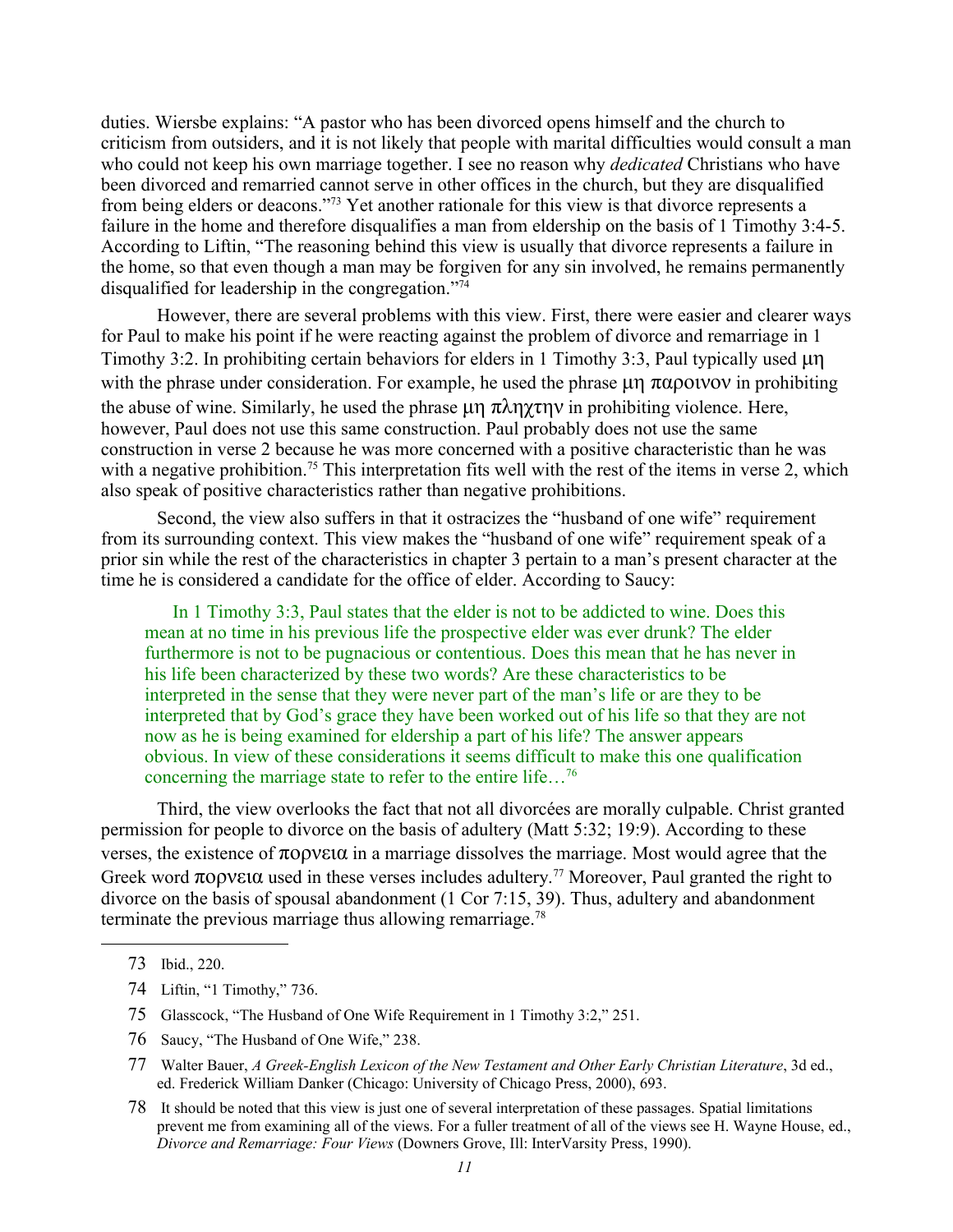Sometimes the teaching of Paul in Romans 7:1-4 is interpreted to mean that only death dissolves a marriage. However, just as Christ's instructions concerning divorce in Mark and Luke must be augmented by Christ's instructions in Matthew, so also Paul's teaching on the subject of divorce must be qualified by the teaching of Christ. Moreover, in Romans 7:1-4, "Paul's purpose is not to teach on marriage and divorce, but rather he is using the general principle of the marriage relationship as an illustration of the believer's release from the law."<sup>[79](#page-13-0)</sup> Perhaps Paul did not mention adultery in Romans 7:1-4 as another reason for marital dissolution because such a digression would have detracted from his main point, which is that believers are dead to the law. Murray explains:

It would detract from this emphasis to suggest what provisions may obtain for the person concerned when a new complex set of factors radically alters the conditions presupposed in the assertion of the obligation. To intimate the provisions for such an exceptional circumstance would defeat, or at any rate perplex, the precise emphasis of the apostle. This consideration should explain why there is no allusion in this text or context to the right of divorce and remarriage in the event of adultery on the part of the other spouse... $80$ 

In sum, the man who is divorced on biblical grounds is not considered to have two wives because his prior marriage has been dissolved. Therefore, he meets the requirement of 1 Timothy  $3:2.$ 

A related question is whether the believer who is divorced and remarried on unbiblical grounds is automatically disqualified from eldership on the basis of 1 Timothy 3:2. Some maintain that use of the present tense in Matthew 5:32 and Matthew 19:9 indicates that the one who marries an illegitimately divorced woman lives in a perpetual state of adultery. The present tense involves a continuous action. Interestingly, in Matthew 5:32a and Matthew 19:9, the illegitimately divorced woman is also depicted as committing adultery in the aorist passive infinitive. A similar combination of tenses is similarly used to depict adultery elsewhere. Both the aorist (Mark 10:19; Luke 18:20; Jas 2:11) and present tenses (Luke 16:18; Rom 2:22; Jas 2:11) are used to depict adultery throughout the New Testament. Because of the use of both tenses, it seems that the typical understanding of the present tense as a continuous action is not applicable in Matthew 5:32 and Matthew 19:9. Moreover, grammarians have observed other uses of the present tense beyond continuous action such as the customary or gnomic use as well as the aoristic present. It is possible that these other categories could explain the present tense used with adultery in Matthew 5:32 and Matthew 19:9. Thus, the employment of the present tense in these passages does not automatically demonstrate the ongoing condition of the adulterer.<sup>[81](#page-13-2)</sup>

Moreover, Scripture repeatedly warns that no practicing adulterer can be saved (1 Cor 6:9- 10; Heb 13:4; Rev 21:8; 22:14-15). "In view of this truth, it would appear impossible to conceive of those who have sinfully entered a second marriage as being in a continual state of the sin of adultery, for clearly no one with this continual sin will be saved."<sup>[82](#page-13-3)</sup> In sum, although illegitimate divorce and remarriage is a sin, it can be forgiven like any other sin. Thus, the mere existence of illegitimate divorce and remarriage in a candidate's life should not in and of itself disqualify him from the office of elder due to a violation of 1 Timothy 3:2.

Furthermore, to argue that a believer who is illegitimately divorced and married is permanently barred from the office of elder is to once again to assign the husband of one wife

<span id="page-13-0"></span><sup>79</sup> Saucy, "The Husband of One Wife," 233.

<span id="page-13-1"></span><sup>80</sup> John Murray, *Divorce* (Philadelphia: Presbyterian and Reformed Publishing Co., 1976), 92.

<span id="page-13-2"></span><sup>81</sup> Saucy, "The Husband of One Wife," 235-36.

<span id="page-13-3"></span><sup>82</sup> Ibid., 236.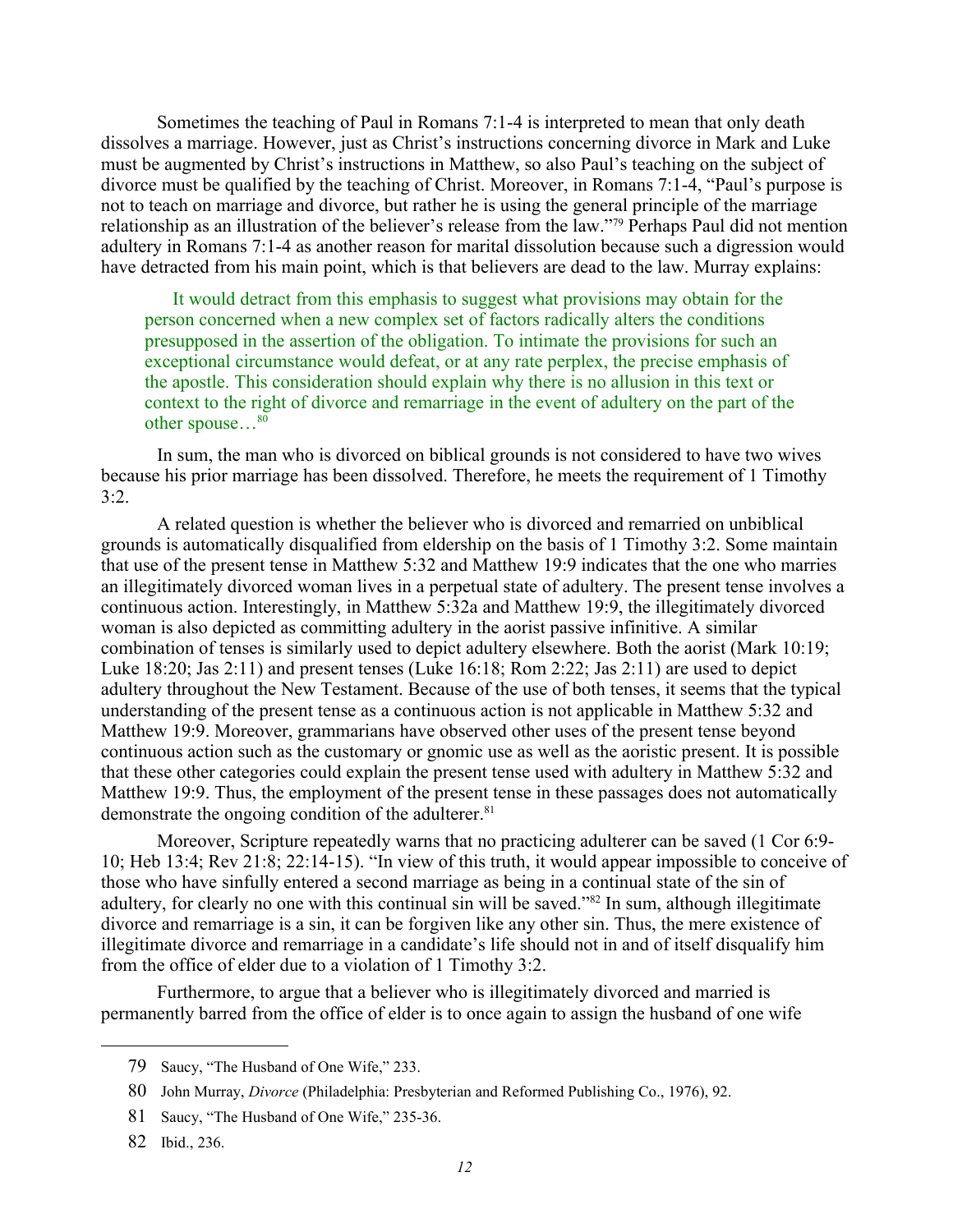requirement in 1 Timothy 3:2 a different sense than one finds in the rest of the qualities for elder in 1 Timothy 3. For example, when verse 3 says the candidate is not to be a drunkard, Paul does not mean that the candidate never had been intoxicated at any time during his Christian life. Rather, Paul means drunkenness is not to be part of the candidate's character at the time he is considered for the office. Similarly, when verse 3 says the candidate is not to be quarrelsome, Paul does not mean that the candidate must never have been in an argument at any time during his Christian life. Rather, Paul means quarrelsomeness is not to be part of the candidate's character at the time he is considered for the office. Also, when verse 3 says the candidate is not to be a lover of money, Paul does not mean that the candidate must never have been greedy at any time during his Christian life. Rather, Paul means greediness is not to be part of the candidate's character at the time he is considered for the office. By way of consistency, when verse 3 says the candidate is to be a husband of one wife, Paul does not mean that the candidate never had been illegitimately divorced and remarried at any time during his Christian life. Rather, Paul means fidelity is to be part of the candidate's character at the time he is considered for the office.

Under these guidelines, one can imagine a scenario where even a person who was illegitimately divorced and remarried as a Christian can qualify for the office of elder. Suppose an immature believer is illegitimately divorced and remarried. Then, an extended period of time passes. During this time the believer recognizes his sin, is forgiven by God, and continues to mature into Christ likeness through progressive sanctification. Such a person could still be considered a candidate for elder because his current character matches the fidelity requirement of 1 Timothy 3:2 at the time he is considered for the office. For the church to hold his illegitimate marriage against him would be the equivalent of holding other past sins against him that he committed in his spiritual infancy, such as greediness or quarrelsome behavior.

These truths need to be routinely emphasized in order to counter a legalistic mindset in the body of Christ that looks upon divorced people as second-class citizens who have committed the only unpardonable, unforgivable sin. Sadly, one writer refers to divorced believers as those being "a part of the garden of God–in the shadow."<sup>[83](#page-14-0)</sup> Such a mentality is a far cry from what is found in the pages of the New Testament, which teaches that all believers are "sons of light" (Eph 5:8), are contributing ligaments to Christ's body (Eph 4:16), and have been given a spiritual gift for the common good of the church (1 Cor 12:7).<sup>[84](#page-14-1)</sup>

## *MONOGAMY*

This view interprets 1 Timothy 3:2 as a disqualification of men from eldership who are married to more than one woman at a time. Such a restriction would bar bigamists as well as polygamists. The rationale behind the view is that a man who is married to multiple women is obviously not a husband of one wife. Hiebert<sup>[85](#page-14-2)</sup> and Robertson<sup>[86](#page-14-3)</sup> are advocates of this position. One of the arguments favoring the view is that "the emphasis on 'one' wife in the Greek text contrasts with more than one wife."<sup>[87](#page-14-4)</sup> Another argument favoring the view is that "all the other qualifications listed by Paul refer to a man's *present status*, not his entire past life."[88](#page-14-5)

<span id="page-14-0"></span><sup>83</sup> George W. Peters, *Divorce and Remarriage* (Chicago: Moody, 1970), 32.

<span id="page-14-1"></span><sup>84</sup> Glasscock, "The Husband of One Wife Requirement in 1 Timothy 3:2," 248.

<span id="page-14-2"></span><sup>85</sup> Hiebert, *First Timothy*, 65.

<span id="page-14-3"></span><sup>86</sup> Archibald Thomas Robertson, *Word Pictures in the New Testament*, 6 vols. (Nashville: Broadman Press, 1933), 4:572.

<span id="page-14-4"></span><sup>87</sup> Constable, 36.

<span id="page-14-5"></span><sup>88</sup> Grudem, *Systematic Theology*, 917.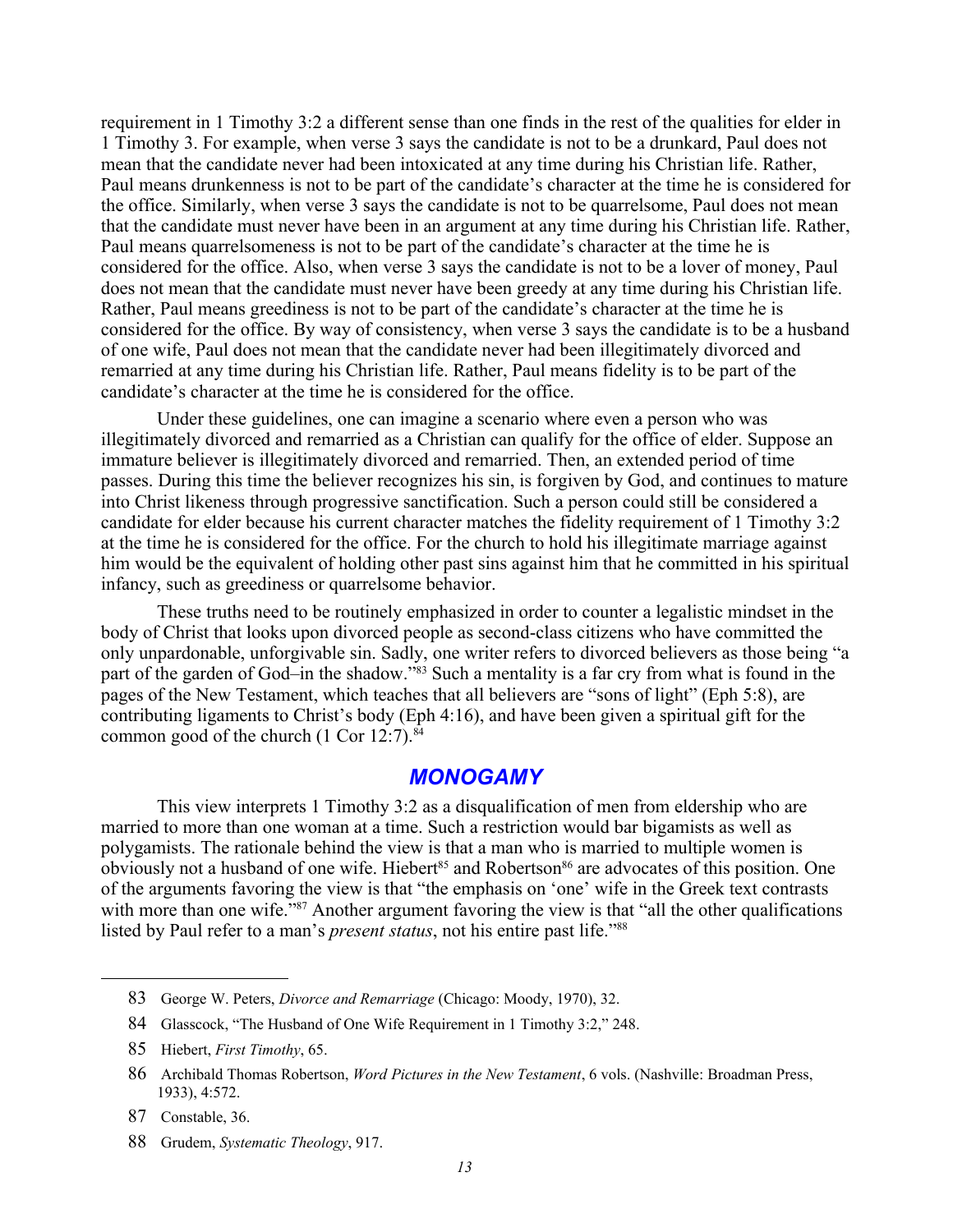Yet another argument favoring the view is that it was a popular interpretation held by early commentators. For example, Chrysostom in A.D. 407 interpreted 1 Timothy 3:2 as a prohibition against polygamy. [89](#page-15-0) Interestingly, Calvin referred to Chrysostom's view as the best interpretation of the text. According to Calvin:

The only true exposition, therefore, is that of Chrysostom, that in a bishop he expressly condemns polygamy, which at that time the Jews almost reckoned to be lawful. The corruption was borrowed by them partly from a sinful limitation of the fathers, (For they who read that Abraham, Jacob, David and others of the same class were married to more wives than one at the same time, thought that it was lawful for them also to do the same)…polygamy was exceedingly prevalent among them; and therefore with great propriety does Paul enjoin that a bishop should be free from this stain. $90$ 

White sums up the popularity of the polygamy view among ancient commentators when he notes, "it must be conceded that the patristic commentators …suppose that it is bigamy or polygamy that is here forbidden."[91](#page-15-2)

Probably the primary rationale for the view is that polygamy was a common lifestyle in the first century world. Thus, understanding 1 Timothy 3:2 as a prohibition against polygamy best reflects the surrounding culture that the Bible was written in. As indicated in the preceding quote by Calvin, it is generally accepted that polygamy was practiced among the Jews of the ancient world. Jewish historian Josephus says, "For it is an ancestral custom of ours to have several wives at the same time."<sup>[92](#page-15-3)</sup> Elsewhere, Josephus lists the nine wives that were all simultaneously married to Herod.[93](#page-15-4) Furthermore, the *Dialogue with Trypho* says, "it is possible for a Jew even now to have four or five wives."[94](#page-15-5) "Rabbinic legislation also regulated inheritance customs and other aspects of polygamy."[95](#page-15-6) Many commentators also believe that polygamy existed among the non Jewish Greek and Roman culture of the day as well.<sup>[96](#page-16-0)</sup>

However, the monogamy view also suffers various weaknesses. First, a similar linguistic structure that is used in 1 Timothy 3:2 is also used in 1 Timothy 5:9. This similarity makes the polygamy view untenable. Kent explains:

More help is found in the phrase of 1 Timothy 5:9 regarding widows as "a wife of one husband." This is the same Greek expression except for the switch of terms. Whatever one means, the other must mean. If 3:2 means polygamy, then 5:9 must mean polyandry. Yet is there any reason to suppose that the prevailing sexual sin of women

- <span id="page-15-1"></span>90 John Calvin, "Commentaries on the First Epistle to Timothy," in *Calvin's Commentaries*, trans. William Pringle. 22 vols. (Grand Rapids: Baker, 1981), 21:77.
- <span id="page-15-2"></span>91 Newport White, "The First and Second Epistles to Timothy," in *The Expositor's Greek Testament*, ed. Robertson Nicoll (Grand Rapids: Eerdmans, 1979), 4:112; See Fairbairn's discussion where he lists numerous ancient commentators holding to the polygamy view. Fairbairn, "On the Meaning of the Expression 'Husband of One Wife,' in 1 Tim III. 2, 12, Titus I. 6," 418-19.
- <span id="page-15-3"></span>92 Flavius Josephus, "Antiquities of the Jews," in *The New Complete Works of Josephus*, trans. William Whiston (Edinburgh, Scotland: William P. Nimmo, 1867; reprint, Grand Rapids: Kregel, 1997), 17:1.2.

- <span id="page-15-5"></span>94 Justin Martyr, *Dialogue with Trypho*, trans. Thomas B. Falls, rev. ed., Fathers of the Church, ed. Michael Slusser (Washington, D.C.: Catholic University of America Press, 2003), 201.
- <span id="page-15-6"></span>95 Grudem, *Systematic Theology*, 917. In footnote 23, Grudem lists the following sources of rabbinic legislation: *Yebamoth* 4:11; *Ketuboth* 10:1, 4, 5; *Sanhedrin* 2:4; *Kerithoth* 3:7; *Kiddushin* 2:7; *Bechoroth* 8:4.

<span id="page-15-0"></span><sup>89</sup> John Chrysostom, *The Homilies of S. John Chrysostom,..., on the Epistles of St. Paul the Apostle to Timothy, Titus, and Philemon*, trans. James Tweed (Oxford: J. Parker, 1843), 1 Tim 3:2.

<span id="page-15-4"></span><sup>93</sup> Ibid., 17:1.3.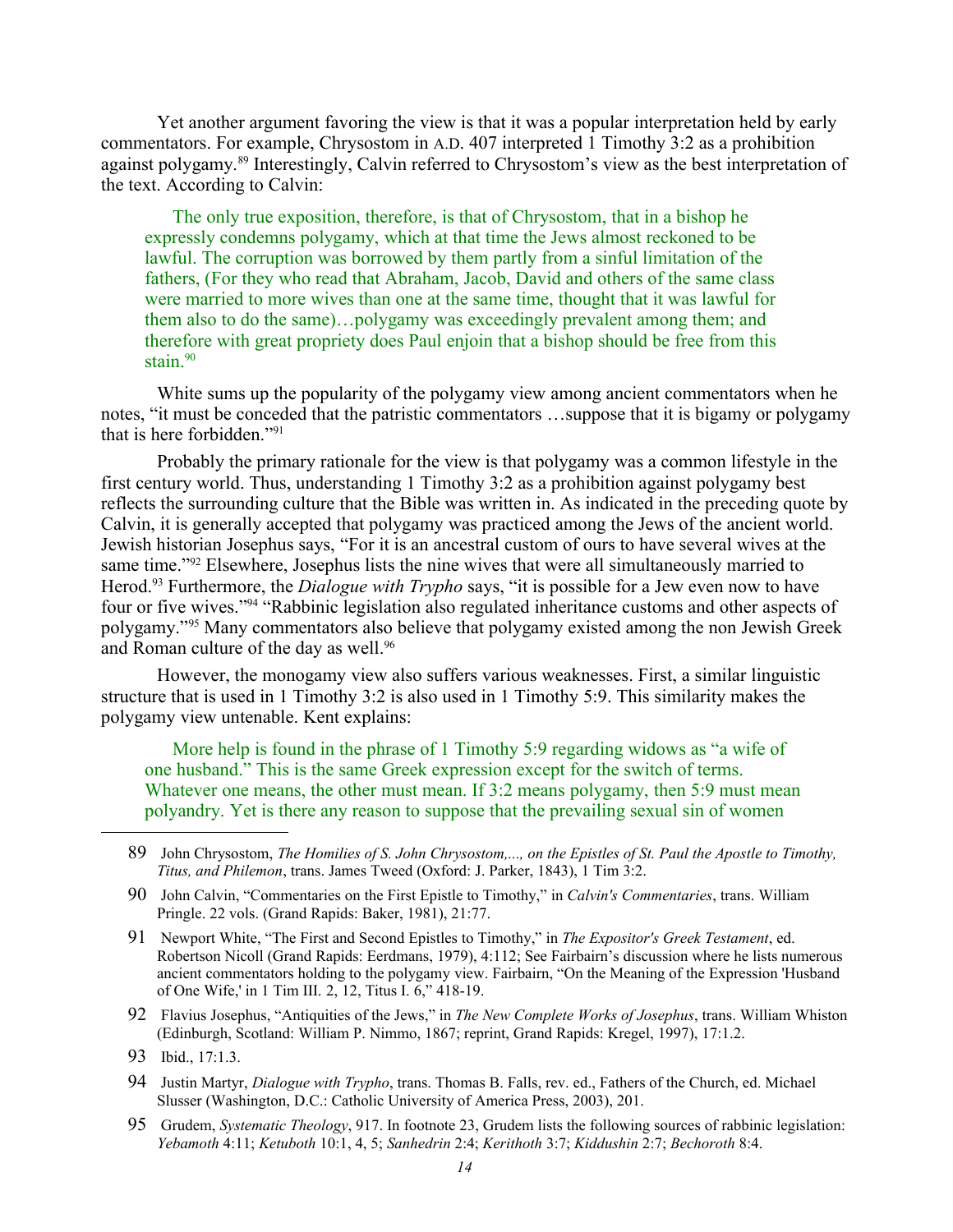was their having many husbands simultaneously? Were polyandrous women so plentiful that this was the one moral qualification to be considered? It is doubtful that polyandry was practiced at all during those years. Therefore, this viewpoint is rejected as not being the full explanation of the apostle's words. $97$ 

Second, issuing a prohibition against polygamy for church leaders seems redundant. "A man could not, however, even be a member of a church if he was a polygamist, let alone a leader. If that were all Paul meant it would be an unnecessary obligation."<sup>[98](#page-16-2)</sup> Third, this view, like some of the previously discussed views, disrespects the over all context of the verse 2. Why should "the husband of one wife" be interpreted as a negative prohibition against a certain type of sexual behavior when all the rest of the criteria in the verse speak of positive characteristics that the candidate is to possess? As previously mentioned, when Paul wants to prohibit a behavior throughout chapter 3, he uses the Greek word  $\mu$ n. Yet Paul does not use this word regarding the "husband of one wife" requirement in verse 2.

Moreover, some of the arguments used to support the view can be rebutted. First, while it is commonly accepted that polygamy was practiced among the Jews, it is debatable how widespread this practice was among the non Jewish Greek and Roman culture. Keener in his New Testament background commentary says, "Polygamy was not practiced in the Roman world outside of Palestine..."<sup>[99](#page-16-3)</sup> MacArthur offers the following historical explanation for the lack of polygamy in Ephesus: "Polygamy was not an issue in Ephesus. It was uncommon in Roman society, in part because sexual encounters outside of marriage as well as divorces were easily obtainable."<sup>[100](#page-16-4)</sup> Second, as mentioned earlier, all arguments based on tradition lack persuasiveness because the issue is not what the church has taught but the Scripture itself actually teaches.

## *MORAL HUSBAND*

This view disqualifies any man from the office of elder who has been unfaithful to his wife. Thus, this view places the emphasis upon the positive characteristic of fidelity in the candidate rather than upon his legal married status. The moral husband view has several factors in its favor. First, this view harmonizes well with the context of the chapter, which deals with the candidate's character. Mia  $\gamma$  yval  $\alpha$  is in a genitive relationship with  $\alpha \nu \eta \rho$ . This genitival relationship is one of quality. Thus, the words "one woman" modify the word "man" by attributing to the man a specific type of character. On the other hand, some attempt to explain the genitival relationship between "one woman" and "man" as a genitive of possession or relationship. This understanding would cause the phrase to mean the man has or possesses the woman. However, the category genitive of possession or relationship is unlikely because the two nouns "woman" and "man" lack the article. Dana and Mantey explain:

<span id="page-16-0"></span><sup>96</sup> Ibid., 917, n. 23; Fairbairn, "On the Meaning of the Expression 'Husband of One Wife,' in 1 Tim III. 2, 12, Titus I. 6," 428-30; Knight, *The Pastoral Epistles*, 158.

<span id="page-16-1"></span><sup>97</sup> Kent, *The Pastoral Epistles*, 127.

<span id="page-16-2"></span><sup>98</sup> MacArthur, *1 Timothy*, 104.

<span id="page-16-3"></span><sup>99</sup> Craig S. Keener, *The IVP Bible Background Commentary: New Testament* (Grove, IL: Inter Varsity Press, 1993), 612.

<span id="page-16-4"></span><sup>100</sup> MacArthur, *1 Timothy*, 104; For examples of various commentators challenging the notion that polygamy was a widespread practice in the non Jewish first century world see Fee, *1 and 2 Timothy, Titus*, 80; Grudem, *Systematic Theology*, 917; Fairbairn, "On the Meaning of the Expression 'Husband of One Wife,' in 1 Tim III. 2, 12, Titus I. 6," 428; Kent, *The Pastoral Epistles*, 127; Ryrie, *Basic Theology*, 416; idem, *You Mean the Bible Teaches That. . .* 55.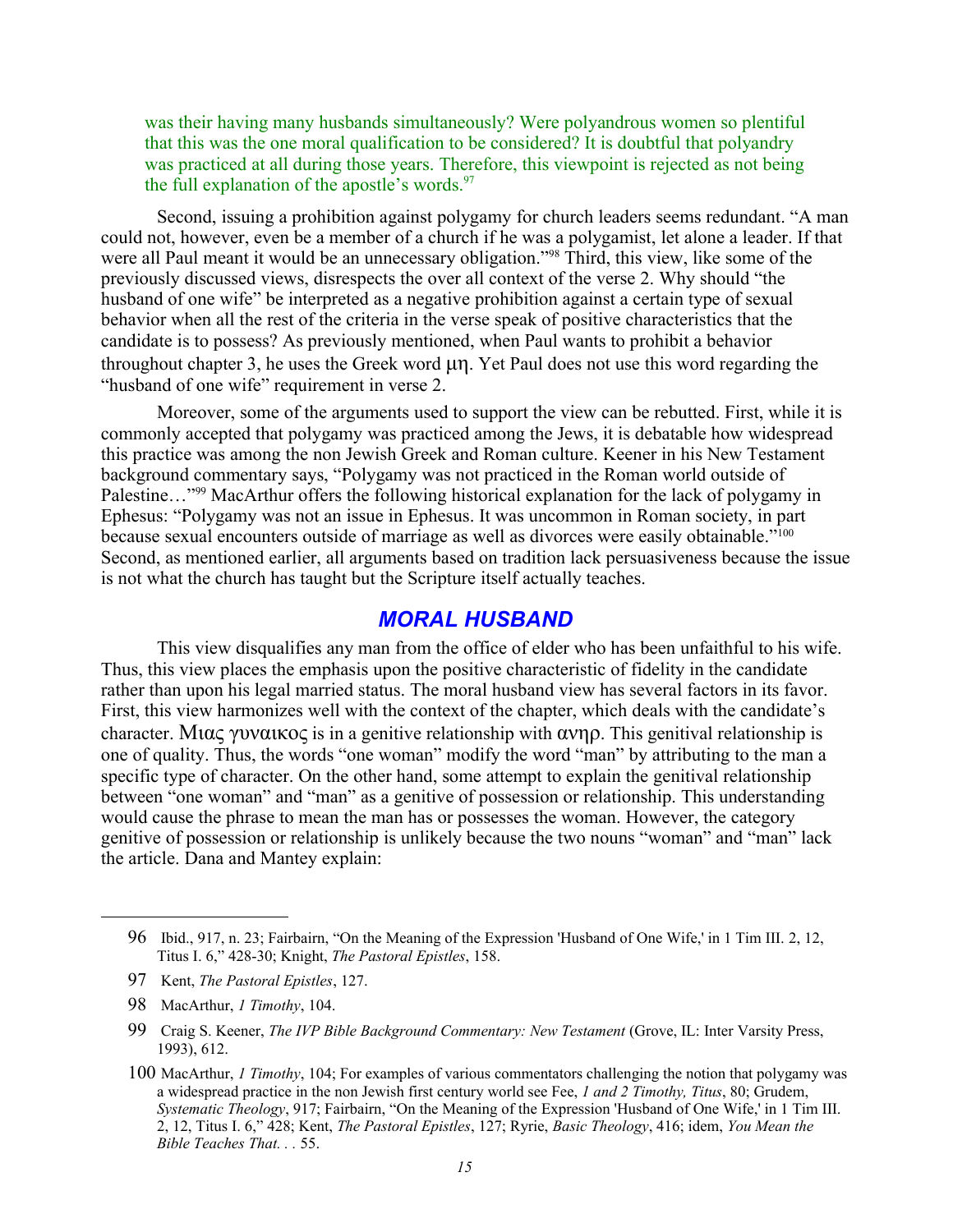Sometimes with a noun which the context proves to be definite the article is not used. This places stress upon the qualitative aspect of the noun rather than its mere identity. An object of thought may be conceived of from two points of view: as to identity or quality. To convey the first point of view the Greek uses the article; for the second the anarthous construction is used.<sup>[101](#page-17-0)</sup>

In sum, the genitival relationship between the two nouns "one woman" and "man" shows that the man is to have fidelity in his character. This construction harmonizes well with the rest of the attributes given in 1 Tim 3 that also depict the elder's character.<sup>[102](#page-17-1)</sup>

Second, this view is reflected in the best translation of 1 Timothy 3:2. "Husband of one wife" is not the best rendering of the phrase  $\mu$  $\alpha$   $\gamma$   $\nu$  $\alpha$   $\alpha$   $\alpha$  $\beta$  $\alpha$ . A superior translation is "a man of one woman" or "a one-woman man."<sup>[103](#page-17-2)</sup> Third, Paul seems to use the similar term 'wife of one man' in the same way in 5:9 to describe a faithful wife.[104](#page-17-3) As previously discussed, Paul cannot mean in 5:9 that widows have never been remarried. Why would he tell younger widows to remarry (5:14) if he knew that this might disqualify them from financial assistance in their later years? Paul's point is that widows must have been faithful to their husbands to qualify for financial assistance. Paul uses the similar term "a man of one woman" in the same way in 1 Timothy 3:2.

Fourth, this view takes into consideration how Paul issues a prohibition elsewhere in the surrounding context. As previously discussed, when Paul wants to prohibit a certain behavior elsewhere in chapter three he utilizes the Greek word  $\mu$ n. Because  $\mu$ n is not found in 1 Timothy 3:2, Paul is not prohibiting something in this verse. Rather, he is emphasizing a positive attribute or character trait. Thus, the moral husband view best harmonizes with 1 Timothy 3:2 because the view emphasizes the positive characteristic of fidelity that an elder is to possess rather than negatively prohibiting a behavior. Therefore, the moral husband view fits well with the other six positive character attributes given in verse 2.[105](#page-17-4)

Fifth, the moral husband view fits well with the cultural context of the epistle. Ephesus was known for its promiscuity because of the prostitution taking place in the Temple of Diana. "In a culture where men frequently cohabitated with more than one woman, Paul needed it very clear that an elder in the church was to be a 'one-wife man'–loyal to her alone."[106](#page-17-5) Sixth, according to Saucy, "in placing an emphasis upon the positive characteristic of a faithful husband rather than simply upon the legal married status, this understanding actually exalts the requirement."<sup>[107](#page-17-6)</sup> Saucy further explains:

While there are men who have been barred from eldership who on the basis of this interpretation should be permitted to occupy this position, there are others now serving as pastors or elders who under this understanding of being characteristically a onewoman man should be disqualified. Legally as far as their married state is concerned

<span id="page-17-6"></span>107 Saucy, "The Husband of One Wife," 239.

<span id="page-17-0"></span><sup>101</sup> H. E. Dana and Julius R. Mantey, *A Manual Grammar of the Greek New Testament* (Toronto: Macmillan, 1957), 149.

<span id="page-17-1"></span><sup>102</sup> Glasscock, "The Husband of One Wife Requirement in 1 Timothy 3:2," 249-51.

<span id="page-17-2"></span><sup>103</sup> Ibid., 249.

<span id="page-17-3"></span><sup>104</sup> Constable, 37.

<span id="page-17-4"></span><sup>105</sup> Lenski, *The Interpretation of St. Paul's Epistles to the Colossians, to the Thessalonians, to Timothy, to Titus and to Philemon*, 581-82.

<span id="page-17-5"></span><sup>106</sup> Gene Getz, *Sharpening the Focus of the Church* (Chicago: Moody, 1975), 105.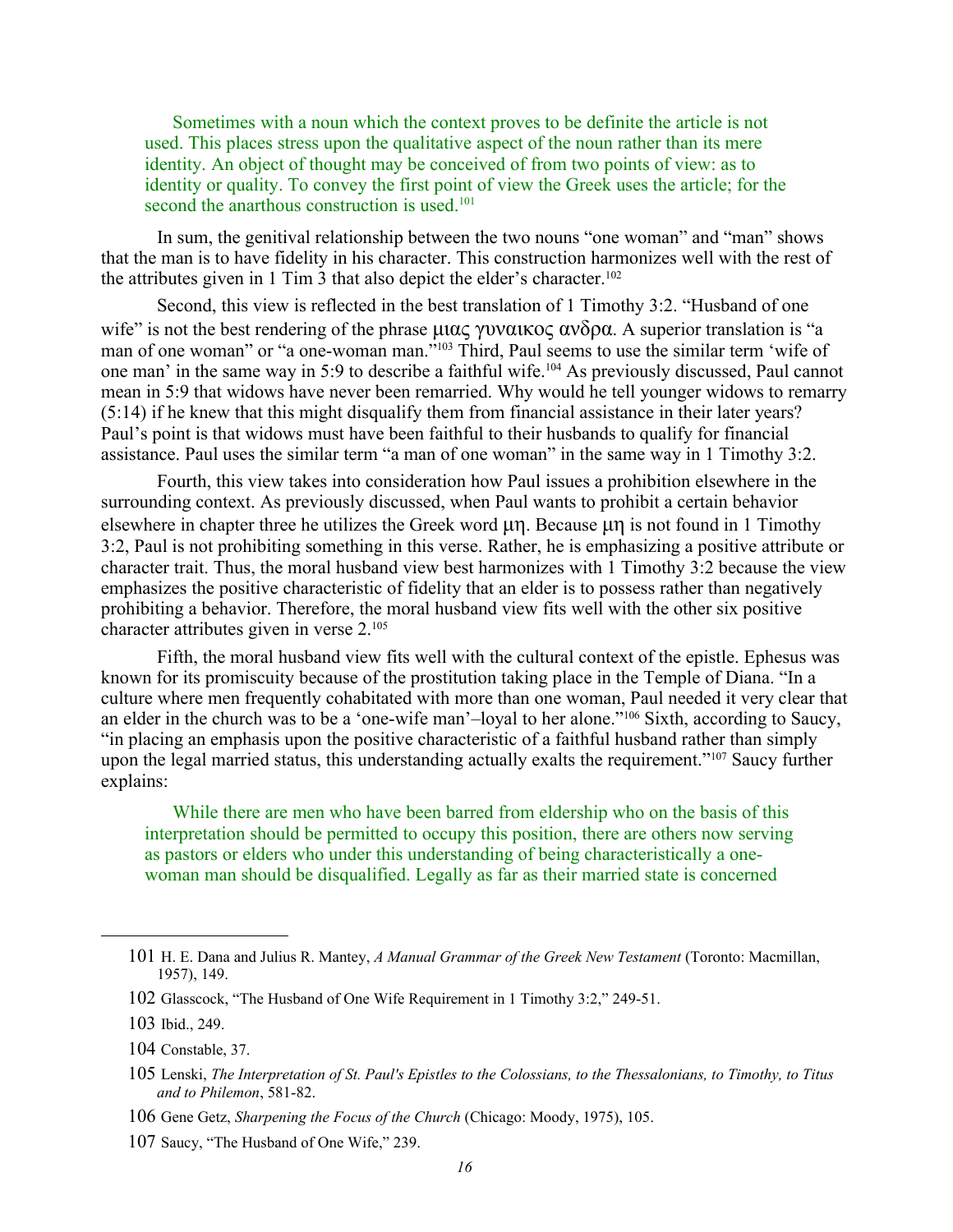they are husbands of one wife, but their actions and attitudes demonstrate that they are not truly one-woman men.<sup>[108](#page-18-0)</sup>

On the other hand, the moral husband view is not without its criticisms. However, most of the criticisms raised against the view seem answerable. First, some contend that Paul could have simply said "faithful to one wife" if that is all he meant.<sup>[109](#page-18-1)</sup> However, as previously discussed, the best translation of 1 Timothy 3:2 is "one-woman man." In comparison to the other views, the moral husband view is most consistent with this translation. Second, it is possible to argue, "since God commanded all Christians to be morally pure Paul must have meant more than this here."[110](#page-18-2) However, God also desired all Christians to possess all of the attributes given in 1 Timothy 3 as well. Yet these other characteristics still serve as valid criteria for disqualifying an elder. Similarly, although God expects all believers to be morally pure, the "one woman man" requirement still serves as a valid requirement that an elder is to possess. In sum, it appears that the moral husband view is the one that best takes into account all of the biblical data. However, there still remains two variations of the moral husband view that need to be addressed.

#### **Faithful in the Past**

The first variation of the moral husband view is that the candidate for elder must prove himself not only faithful to his wife in the present but in the past as well. When speaking of past faithfulness, proponents of this position mean that a candidate must have been faithful to his wife either all his life or since his conversion. Kent argues for faithfulness throughout the entire duration of all of the candidate's life<sup>[111](#page-18-3)</sup> while Saucy argues for faithfulness since conversion.<sup>[112](#page-18-4)</sup> Several rationales are offered to buttress the faithful in the past position. First, "Paul must have had the man's record of behavior in view since the other qualifications require that we take the past into consideration."[113](#page-18-5) Second, because consequences follow sins, the church must take into account past sins that an elder committed.

However, the moral husband view that takes into account past unfaithfulness is problematic. Let us first respond to Kent's view that says the church must take into account unfaithfulness committed prior to conversion. First, as discussed earlier, all of a man's preconversion sins are forgiven when he becomes a Christians (1 Cor 6:9-11). Thus, for the church to take these sins into account is to marginalize the cleansing power of Christ's blood. Second, if pre conversion unfaithfulness is to be taken into account, then virtually no one could ever qualify for elder. Making faithfulness a requirement applicable to unbelievers logically requires making all of the requirements given in 1 Tim 3 applicable to unbelievers as well. Certainly no unbeliever could meet all of the criteria given in this chapter. Most of the Ephesian converts were characterized by former lifestyles of sexual deviance. According to Lenski:

In those days…there were no seminary graduates awaiting calls. The bulk of the membership from which the elders had to be chosen had come from paganism…There was the regular institution of the *hierduoloi*, pagan temple prostitutes; the common custom of having *hetaerae*…girls from noncitizen families who were used by unmarried and by married men; and thus by these standard practices, all the rest of the vileness that

- <span id="page-18-4"></span>112 Saucy, "The Husband of One Wife," 229-40.
- <span id="page-18-5"></span>113 Constable, 38.

<span id="page-18-0"></span><sup>108</sup> Ibid., 238-39.

<span id="page-18-1"></span><sup>109</sup> Liddon, *Explanatory Analysis of St. Paul's First Epistle to Timothy*, 127.

<span id="page-18-2"></span><sup>110</sup> Constable, 37.

<span id="page-18-3"></span><sup>111</sup> Kent, *The Pastoral Epistles*, 129-30.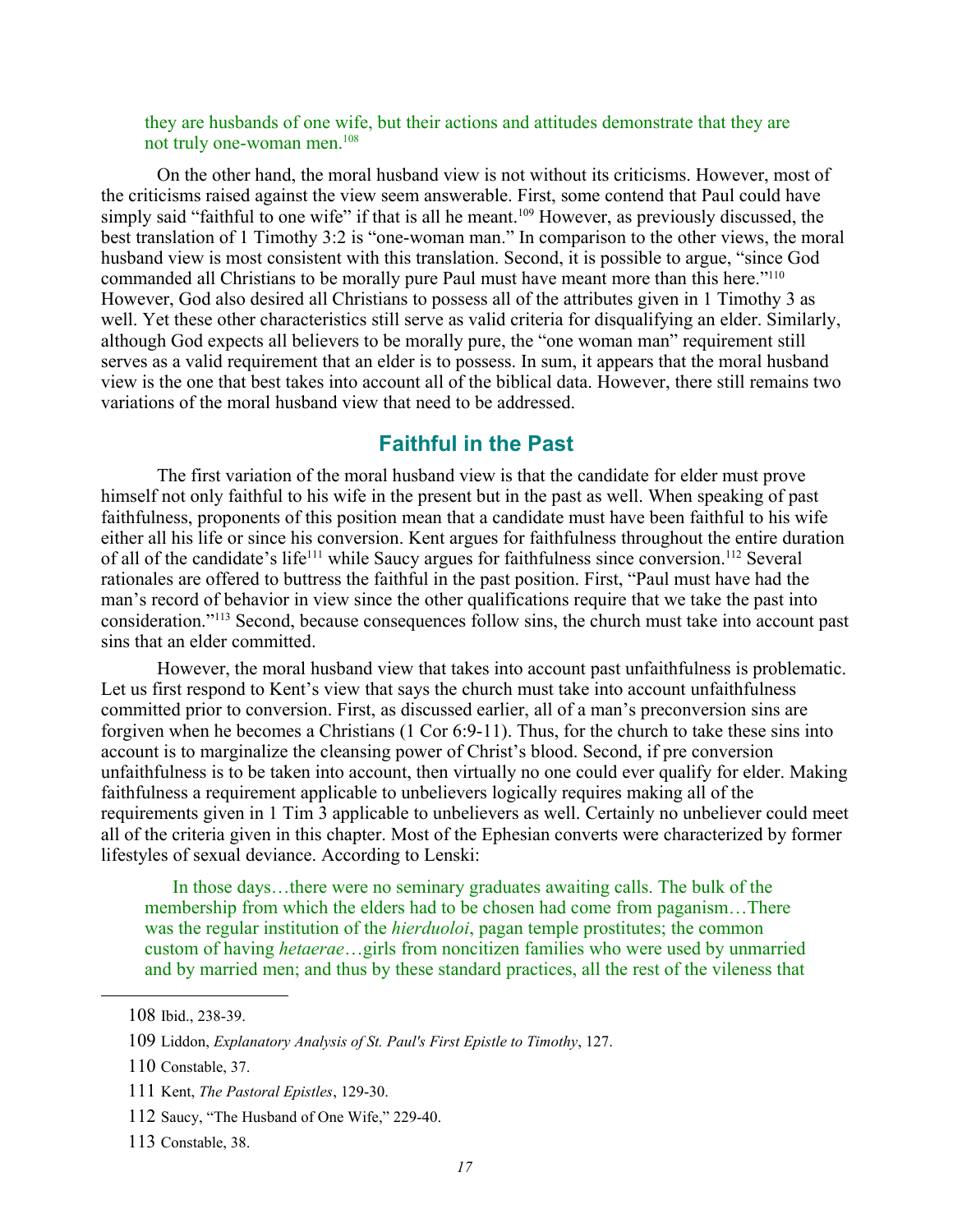#### formed the soil from which these grew. Converts to the gospel did not at once step into perfect sexual purity.<sup>[114](#page-19-0)</sup>

Thus, based upon this background, if the Ephesian church had insisted on faithfulness prior to conversion, it probably would have had no elders at all.

There are similar problems associated with Saucy's view that seeks to take into account a candidate's entire post conversion record. First, applying the "one-woman man" requirement to a candidate's entire post conversion record logically requires that all of the criteria given in chapter 3 also applies to a candidate's post conversion record. Thus, if a new believer evidences any greed or argumentativeness (1 Tim 3:3), then he is automatically barred from ever serving as an elder. Because such a standard is obviously unrealistic, the qualifications must pertain to the believer's present character at the time he is considered for the office of elder. Second, to hold believer's past unfaithfulness against him is to deny the possibility of progressive sanctification in his life.<sup>[115](#page-19-1)</sup> Even if a new believer is unfaithful to his wife, enough time could pass allowing the Lord to work in his life so that it is conceivable that infidelity is no longer part of his character at the time he is considered a candidate for elder.

# **Present Character of Fidelity**

The second variation of the moral husband view is that "the man must be a faithful husband now even though he may have been unfaithful in the past."<sup>[116](#page-19-2)</sup> Proponents of this position include Guthrie, <sup>[117](#page-19-3)</sup> Hendricksen, <sup>[118](#page-19-4)</sup> Lenski, <sup>[119](#page-19-5)</sup> Getz, <sup>[120](#page-19-6)</sup> and Fee.<sup>[121](#page-19-7)</sup> This view is ultimately the most attractive because it harmonizes well with the context of the passage. Smith observes that all of the criteria given in 1 Tim 3 pertain to the candidate's present condition.[122](#page-19-8) Thus, "this interpretation is consistent with the other qualifications for elders all of which deal with the man's present condition<sup>"[123](#page-19-9)</sup>

Despite the contextual support for this view, it is not without its detractors. However, much of the criticism leveled against the view is answerable. First, some argue that an honest determination of one's possession of the requisite characteristics cannot be satisfactorily accomplished unless the church is able to look at a candidate's total record. For example, how can the church determine if he manages his household well (1 Tim 3:4-5) unless the church can examine his entire domestic pattern rather than just his present circumstances?<sup>[124](#page-19-10)</sup> In response, the church is

- <span id="page-19-2"></span>116 Constable, 37.
- <span id="page-19-3"></span>117 Donald Guthrie, *The Pastoral Epistles*, Tyndale New Testament Commentary Series (London: Tyndale Press, 1964), 80.
- <span id="page-19-4"></span>118 William Hendricksen, *New Testament Commentary: Exposition of the Pastoral Epistles* (reprint, Grand Rapids: Baker, 1968), 121.
- <span id="page-19-5"></span>119 Lenski, *The Interpretation of St. Paul's Epistles to the Colossians, to the Thessalonians, to Timothy, to Titus and to Philemon*, 580-82.
- <span id="page-19-6"></span>120 Gene Getz, *The Measure of a Man* (Glendale, CA: Regal Books, 1974), 28-30.
- <span id="page-19-7"></span>121 Fee, *1 and 2 Timothy, Titus*, 80-81.
- <span id="page-19-8"></span>122 Smith, "Can Fallen Leaders Be Restored to Leadership?," 461-65, 78.
- <span id="page-19-9"></span>123 Constable, 37.
- <span id="page-19-10"></span>124 Constable, 37.

<span id="page-19-0"></span><sup>114</sup> Lenski, *The Interpretation of St. Paul's Epistles to the Colossians, to the Thessalonians, to Timothy, to Titus and to Philemon*, 580-81.

<span id="page-19-1"></span><sup>115</sup> Jay Smith, "Can Fallen Leaders Be Restored to Leadership?," *Bibliotheca Sacra* 151 (October-December 1994): 463.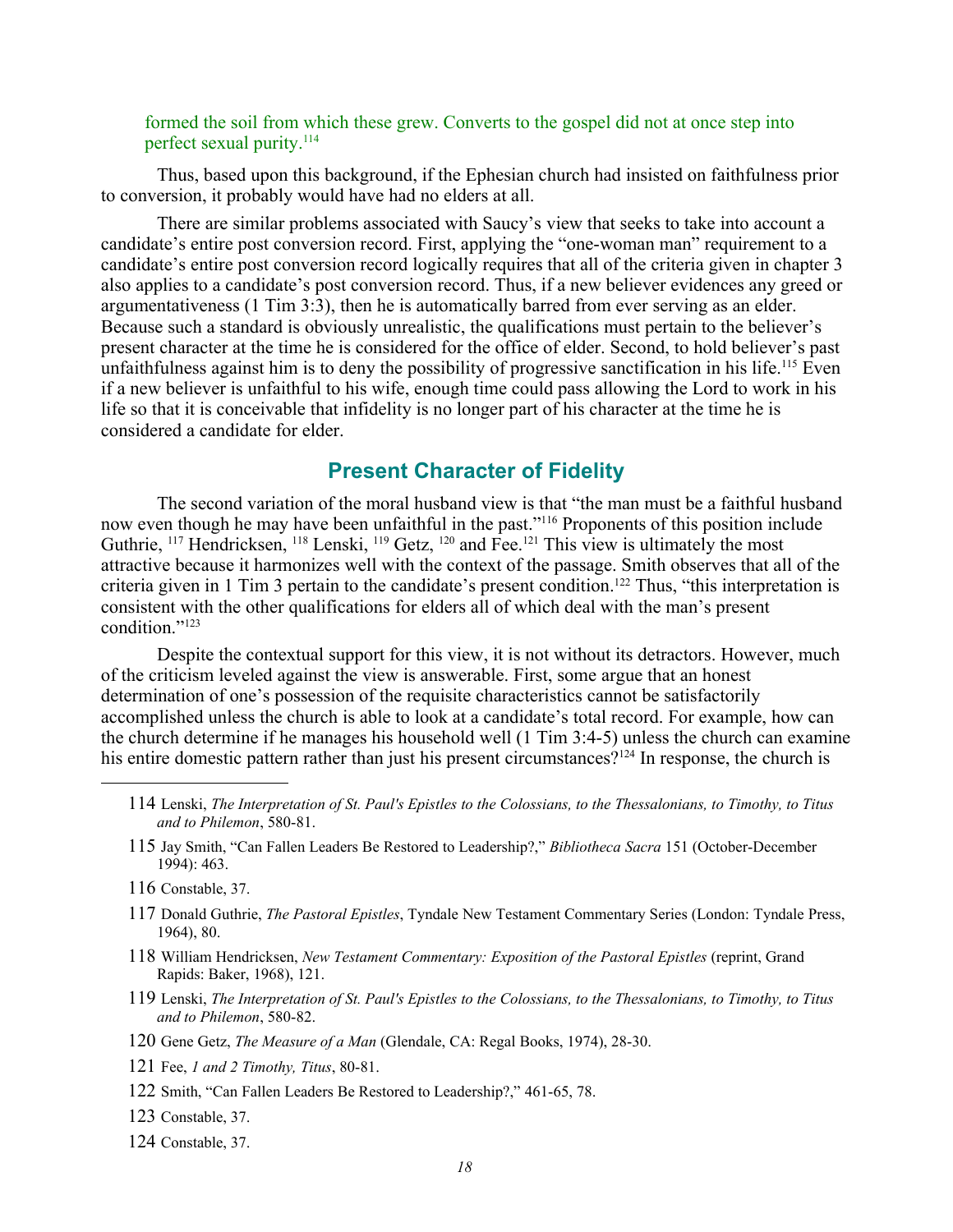permitted to look at past events as long as they serve the purpose of determining what his present character is. However, the church steps beyond its biblical guidelines once it holds a past sin against a candidate regardless of his present character.

Second, others argue, "a presently faithful elder may have established a record of previous unfaithfulness that would make him a bad example as an elder."<sup>[125](#page-20-0)</sup> If the Ephesian church had taken this criticism seriously, they would have never selected any elders because most of the initial Ephesian converts came out of licentious backgrounds. Third, because consequences follow sins, others similarly fear that the church will suffer unneeded embarrassment if a candidate's past unfaithfulness is not taken into account. However, once again, how would the early church have selected any elders if this had been Paul's intent?

Fourth, others reject this view on the basis that it lowers the high standards for the office of elder. However, to this assertion, Saucy responds, "this argument assumes that the bars should be up in the first place. If bars have not been erected by the Word, we have no right to erect them. Removing previously erected bars, if this is the case in this position and if they are not demanded by Scripture, would not be wrong."<sup>[126](#page-20-1)</sup> By going beyond what Scripture says, even for the noble purpose of erecting a high moral standard for Christian leadership, believers become no different than the Pharisees who elevated human tradition above the Word of God (Mark 7:13). Christians must also keep in mind that God looks unfavorably upon those who add to His word (Rev 22:18-19).

# *CONCLUSION*

This paper has examined various interpretations of the phrase "husband of one wife" found in 1 Timothy 3:2. After examining the merits and deficiencies of each approach, it was concluded that the best interpretation is to translate the phrase "a one woman man" and to view the phrase as requiring fidelity in the character of a candidate for the office of elder. Thus, this phrase does not deal with the candidate's legal married status but rather pertains to fidelity as part of the candidate's character at the time he is considered for the office. Although it is acceptable for the church to examine the candidate's past sins in order to ascertain the content of his character, it is inappropriate for the church to use 1 Timothy 3:2 as a basis of holding a candidate's past sins against him in isolation of his current character. The church can best maintain balance in this area by following Paul's intent behind 1 Timothy 3:2 rather than by adding to what Paul said even for the noble purpose of maintaining high standards for church leadership.

<span id="page-20-0"></span><sup>125</sup> Ibid.

<span id="page-20-1"></span><sup>126</sup> Saucy, "The Husband of One Wife," 239.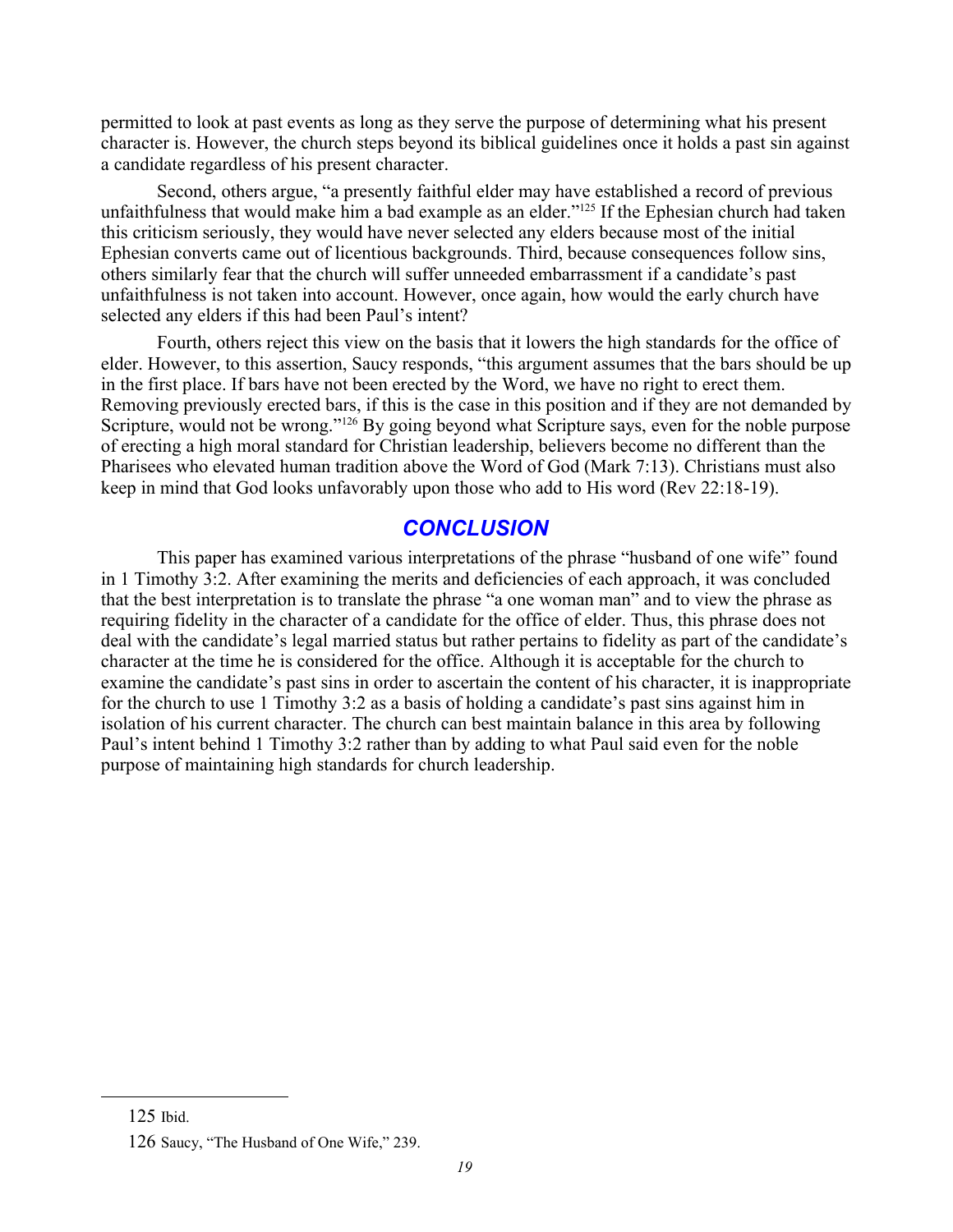#### *BIBLIOGRAPHY*

Barclay, William. *The Letters to Timothy, Titus, and Philemon*. Rev. ed. Philadelphia: Westminster Press, 1975.

- Bauer, Walter. *A Greek-English Lexicon of the New Testament and Other Early Christian Literature*. 3d ed., ed. Frederick William Danker. Chicago: University of Chicago Press, 2000.
- Calvin, John. "Commentaries on the First Epistle to Timothy." In *Calvin's Commentaries*. 22 vols. Grand Rapids: Baker, 1981.
- \_\_\_\_\_\_\_\_. "Commentary to the First Epistle to the Corinthians." In *Calvin's Commentaries*. 22 vols. Grand Rapids: Baker, 1981.
- Chrysostom, John. *The Homilies of S. John Chrysostom,..., on the Epistles of St. Paul the Apostle to Timothy, Titus, and Philemon*. Translated by James Tweed. Oxford: J. Parker, 1843.

Constable, Thomas L. "Notes on 1 Timothy." Online: www.soniclight.com. Accessed 1 April 2004.

- Dana, H. E., and Julius R. Mantey. *A Manual Grammar of the Greek New Testament*. Toronto: Macmillan, 1957.
- Fairbairn, Patrick. "On the Meaning of the Expression 'Husband of One Wife,' in 1 Tim III. 2, 12, Titus I. 6." In *The Pastoral Epistles.* Edinburgh: T. & T. Clark, 1874. Reprint, Minneapolis: Kock & Kock, 1976.
- Fee, Gordon D. *1 and 2 Timothy, Titus*. Peabody, MA: Hendrickson, 1988.
- Getz, Gene. *The Measure of a Man*. Glendale, CA: Regal Books, 1974.
	- \_\_\_\_\_\_\_\_. *Sharpening the Focus of the Church*. Chicago: Moody, 1975.
- Glasscock, Ed. "The Husband of One Wife Requirement in 1 Timothy 3:2." *Bibliotheca Sacra* 140 (July-September 1983): 244-58.
- Grudem, Wayne. *Systematic Theology*. Grand Rapids: Zondervan, 1994.
- Guthrie, Donald. *The Pastoral Epistles*. Tyndale New Testament Commentary Series. London: Tyndale Press, 1964.
- Hanson, Anthony. *The Pastoral Epistles*. New Century Bible Commentary Series. Grand Rapids: Eerdmans, 1982.
- Hendricksen, William. *New Testament Commentary: Exposition of the Pastoral Epistles*. Reprint, Grand Rapids: Baker, 1968.
- Hiebert, D. Edmond. *First Timothy*. Moody Colportage Library Series. Chicago: Moody, 1957.
- House, H. Wayne, ed. *Divorce and Remarriage: Four Views*. Downers Grove, Ill: InterVarsity Press, 1990.
- Ironside, Henry A. *Timothy, Titus, and Philemon*. Neptune, NJ: Loizeaux, 1967.
- Josephus, Flavius. "Antiquities of the Jews." In *The New Complete Works of Josephus*. Edinburgh, Scotland: William P. Nimmo, 1867. Reprint, Grand Rapids: Kregel, 1997.
- Keener, Craig S. *The IVP Bible Background Commentary: New Testament*. Grove, IL: Inter Varsity Press, 1993.
- Kent, Homer. *The Pastoral Epistles*. Chicago: Moody, 1966.
- King, Guy. *A Leader Led*. London: Marshall, Morgan & Scott, 1962.